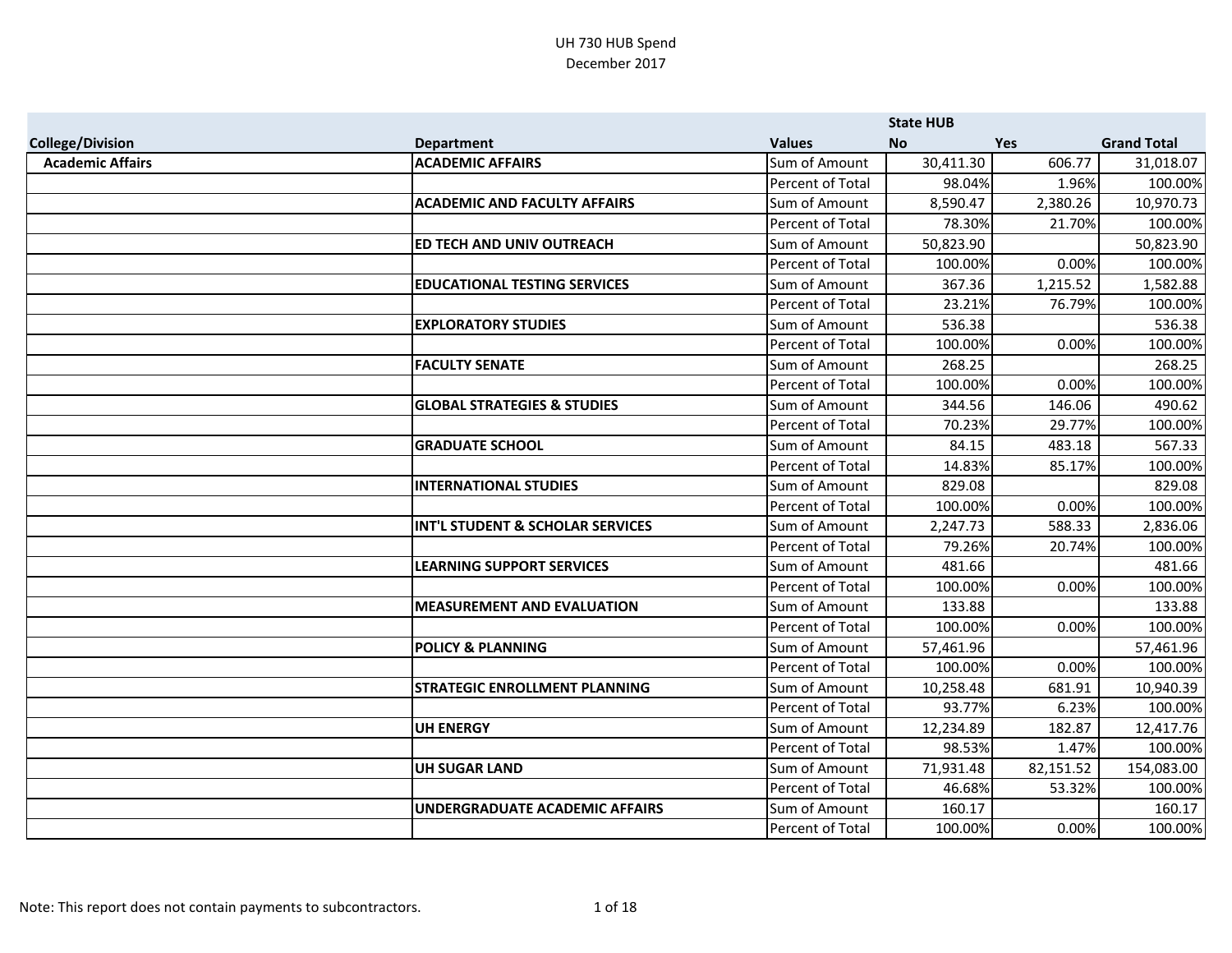|                                          |                                      |                         | <b>State HUB</b> |            |                    |
|------------------------------------------|--------------------------------------|-------------------------|------------------|------------|--------------------|
| <b>College/Division</b>                  | <b>Department</b>                    | <b>Values</b>           | <b>No</b>        | <b>Yes</b> | <b>Grand Total</b> |
| <b>Academic Affairs</b>                  | <b>UNDERGRADUATE STUDENT SUCCESS</b> | Sum of Amount           | 817.25           |            | 817.25             |
|                                          |                                      | <b>Percent of Total</b> | 100.00%          | 0.00%      | 100.00%            |
|                                          | UNDERGRADUATE STUDENT SUCCESS CTR    | Sum of Amount           | 129.00           |            | 129.00             |
|                                          |                                      | Percent of Total        | 100.00%          | 0.00%      | 100.00%            |
|                                          | <b>WRITING CENTER</b>                | Sum of Amount           | 667.16           |            | 667.16             |
|                                          |                                      | Percent of Total        | 100.00%          | 0.00%      | 100.00%            |
| <b>Academic Affairs Sum of Amount</b>    |                                      |                         | 248,779.11       | 88,436.42  | 337,215.53         |
| <b>Academic Affairs Percent of Total</b> |                                      |                         | 73.77%           | 26.23%     | 100.00%            |
| <b>Administration and Finance</b>        | <b>ADMINISTRATION &amp; FINANCE</b>  | Sum of Amount           | 16,191.81        | 3,805.02   | 19,996.83          |
|                                          |                                      | <b>Percent of Total</b> | 80.97%           | 19.03%     | 100.00%            |
|                                          | <b>AUXILIARY SERVICES OPERATIONS</b> | Sum of Amount           | 17,107.50        | 33,739.37  | 50,846.87          |
|                                          |                                      | Percent of Total        | 33.65%           | 66.35%     | 100.00%            |
|                                          | <b>BUDGET</b>                        | Sum of Amount           | 428.32           |            | 428.32             |
|                                          |                                      | Percent of Total        | 100.00%          | 0.00%      | 100.00%            |
|                                          | <b>BUSINESS SERVICES</b>             | Sum of Amount           | 1,978.31         | 177.45     | 2,155.76           |
|                                          |                                      | Percent of Total        | 91.77%           | 8.23%      | 100.00%            |
|                                          | <b>BUSINESS SERVICES III</b>         | Sum of Amount           | 677.18           | 163.79     | 840.97             |
|                                          |                                      | <b>Percent of Total</b> | 80.52%           | 19.48%     | 100.00%            |
|                                          | <b>BUSINESS SERVICES SITE II</b>     | Sum of Amount           | 358.88           |            | 358.88             |
|                                          |                                      | Percent of Total        | 100.00%          | 0.00%      | 100.00%            |
|                                          | <b>CENTRAL FACILITY SERVICES</b>     | Sum of Amount           | 7,192.20         | 2,376.74   | 9,568.94           |
|                                          |                                      | <b>Percent of Total</b> | 75.16%           | 24.84%     | 100.00%            |
|                                          | <b>COUGAR CARD</b>                   | Sum of Amount           | 712.71           | 598.75     | 1,311.46           |
|                                          |                                      | Percent of Total        | 54.34%           | 45.66%     | 100.00%            |
|                                          | <b>CULLEN PERFORMANCE HALL</b>       | Sum of Amount           | 81,410.04        | 1,636.97   | 83,047.01          |
|                                          |                                      | Percent of Total        | 98.03%           | 1.97%      | 100.00%            |
|                                          | <b>EMERGENCY MANAGEMENT</b>          | Sum of Amount           |                  | 568.74     | 568.74             |
|                                          |                                      | Percent of Total        | 0.00%            | 100.00%    | 100.00%            |
|                                          | <b>ENTERPRISE SYSTEMS</b>            | Sum of Amount           | 82,001.78        | 77,711.48  | 159,713.26         |
|                                          |                                      | Percent of Total        | 51.34%           | 48.66%     | 100.00%            |
|                                          | <b>ENV HEALTH &amp; LIFE SAFETY</b>  | Sum of Amount           | 820.63           |            | 820.63             |
|                                          |                                      | Percent of Total        | 100.00%          | 0.00%      | 100.00%            |
|                                          | <b>FACILITIES MANAGEMENT</b>         | Sum of Amount           | 1,532.76         | 182.68     | 1,715.44           |
|                                          |                                      | Percent of Total        | 89.35%           | 10.65%     | 100.00%            |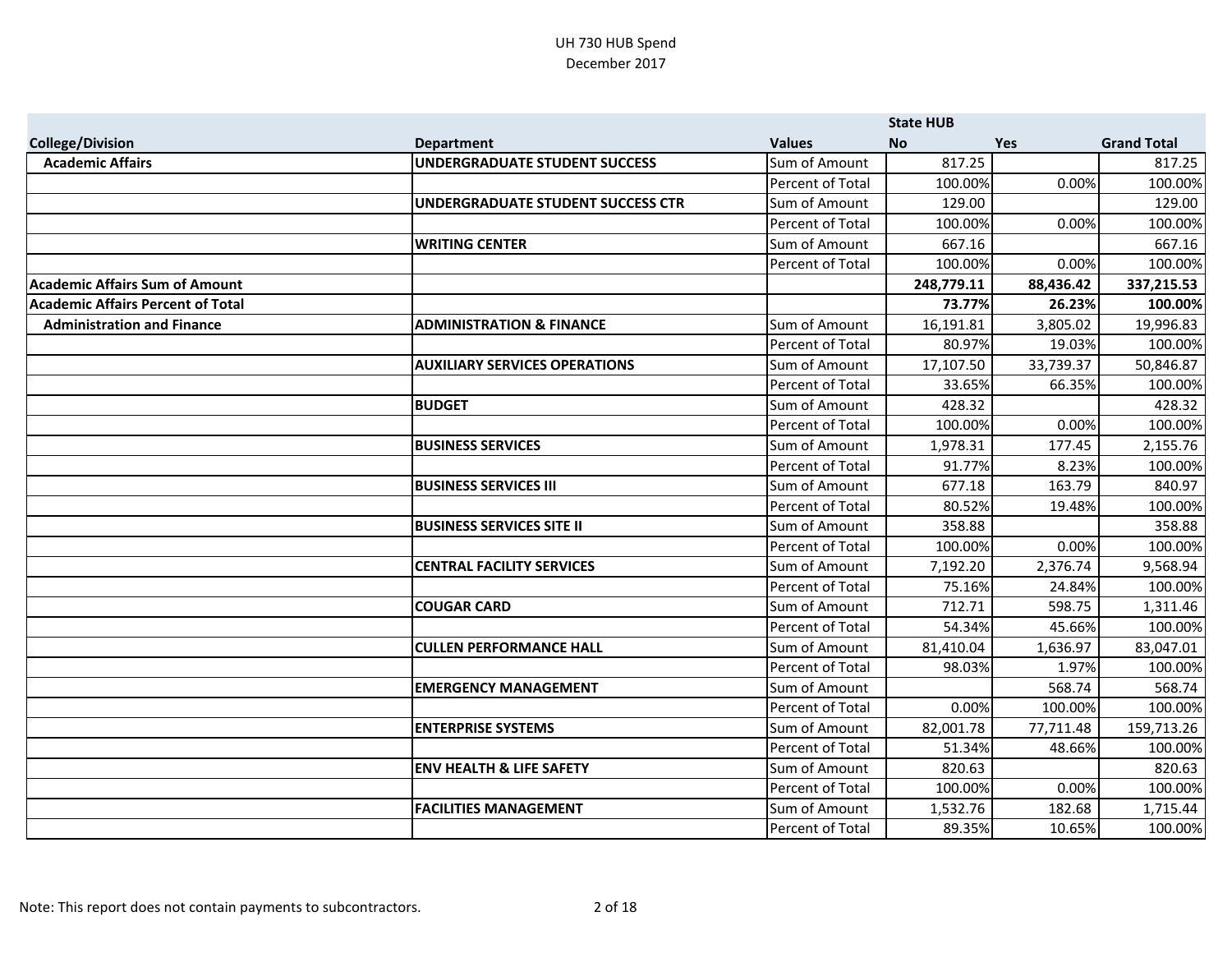|                                   |                                                |                         | <b>State HUB</b> |            |                    |
|-----------------------------------|------------------------------------------------|-------------------------|------------------|------------|--------------------|
| <b>College/Division</b>           | <b>Department</b>                              | <b>Values</b>           | <b>No</b>        | <b>Yes</b> | <b>Grand Total</b> |
| <b>Administration and Finance</b> | <b>FACILITIES OPERATION &amp; MAINT</b>        | Sum of Amount           | 990.42           | 638.44     | 1,628.86           |
|                                   |                                                | Percent of Total        | 60.80%           | 39.20%     | 100.00%            |
|                                   | <b>FACILITIES PLANNING &amp; CONSTRUCTION</b>  | Sum of Amount           | 11,996,745.52    | 868,773.74 | 12,865,519.26      |
|                                   |                                                | Percent of Total        | 93.25%           | 6.75%      | 100.00%            |
|                                   | <b>FACILITIES/CONSTRUCTION MGMT ADMIN</b>      | Sum of Amount           | 130.10           | 123.73     | 253.83             |
|                                   |                                                | Percent of Total        | 51.25%           | 48.75%     | 100.00%            |
|                                   | <b>FINANCE-A&amp;F</b>                         | Sum of Amount           | 26,022.57        | 25.32      | 26,047.89          |
|                                   |                                                | Percent of Total        | 99.90%           | 0.10%      | 100.00%            |
|                                   | <b>FINANCIAL REPORTING</b>                     | Sum of Amount           |                  | 63.18      | 63.18              |
|                                   |                                                | Percent of Total        | 0.00%            | 100.00%    | 100.00%            |
|                                   | <b>FIRE LIFE SAFETY SERVICES</b>               | Sum of Amount           | 564.00           |            | 564.00             |
|                                   |                                                | Percent of Total        | 100.00%          | 0.00%      | 100.00%            |
|                                   | HIGH PERFORMANCE & COMPUTING & NETWK           | Sum of Amount           | 8,597.23         | 265.69     | 8,862.92           |
|                                   |                                                | Percent of Total        | 97.00%           | 3.00%      | 100.00%            |
|                                   | <b>HUMAN RESOURCES</b>                         | Sum of Amount           | 56,075.43        | 5,684.02   | 61,759.45          |
|                                   |                                                | Percent of Total        | 90.80%           | 9.20%      | 100.00%            |
|                                   | <b>INACTIVE-EXEC DIR PROCUR/AUX</b>            | Sum of Amount           | 155.96           |            | 155.96             |
|                                   |                                                | Percent of Total        | 100.00%          | 0.00%      | 100.00%            |
|                                   | <b>INST - BUDGET</b>                           | Sum of Amount           | 13,365.45        |            | 13,365.45          |
|                                   |                                                | <b>Percent of Total</b> | 100.00%          | 0.00%      | 100.00%            |
|                                   | <b>INST - BUSINESS SERVICES</b>                | Sum of Amount           | 41,966.00        |            | 41,966.00          |
|                                   |                                                | Percent of Total        | 100.00%          | 0.00%      | 100.00%            |
|                                   | <b>INST - FINANCIAL ACCOUNTING</b>             | Sum of Amount           | 31.34            |            | 31.34              |
|                                   |                                                | Percent of Total        | 100.00%          | 0.00%      | 100.00%            |
|                                   | <b>KUHF RADIO</b>                              | Sum of Amount           | 45,319.94        | 14,398.16  | 59,718.10          |
|                                   |                                                | Percent of Total        | 75.89%           | 24.11%     | 100.00%            |
|                                   | <b>MINOR AND PLANNED PROJECTS</b>              | Sum of Amount           | 6,248.00         | 12,853.12  | 19,101.12          |
|                                   |                                                | Percent of Total        | 32.71%           | 67.29%     | 100.00%            |
|                                   | <b>MINOR IN-HOUSE CONSTRUCTION</b>             | Sum of Amount           | 7,376.18         | 19,530.00  | 26,906.18          |
|                                   |                                                | Percent of Total        | 27.41%           | 72.59%     | 100.00%            |
|                                   | OFFICE EQUAL OPPORTUNITY SRVS                  | Sum of Amount           | 356.81           | 32.50      | 389.31             |
|                                   |                                                | Percent of Total        | 91.65%           | 8.35%      | 100.00%            |
|                                   | <b>PARKING &amp; TRANSPORTATION OPERATIONS</b> | Sum of Amount           | 558,904.16       | 10,372.84  | 569,277.00         |
|                                   |                                                | Percent of Total        | 98.18%           | 1.82%      | 100.00%            |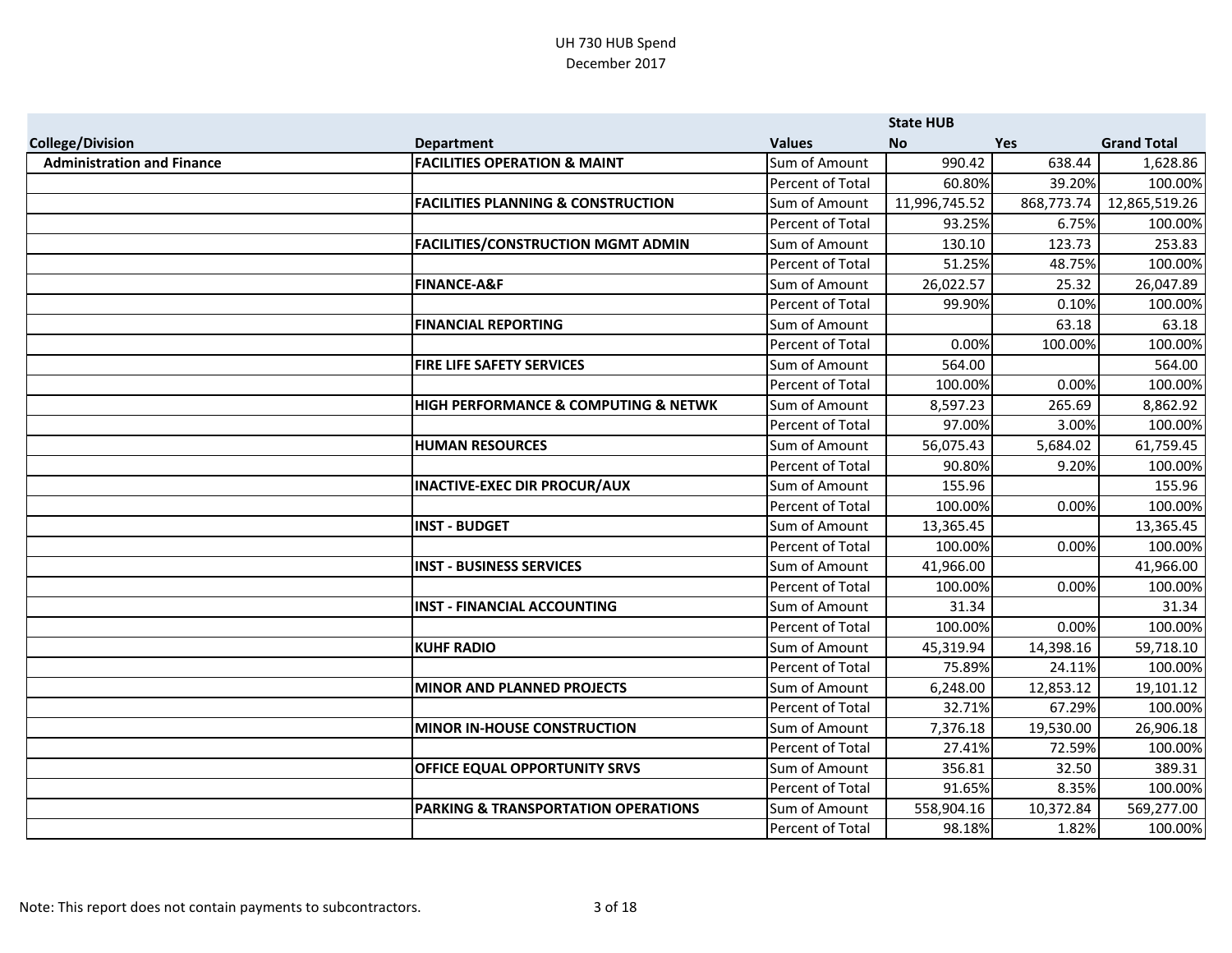|                                   |                                          |                         | <b>State HUB</b> |            |                    |
|-----------------------------------|------------------------------------------|-------------------------|------------------|------------|--------------------|
| <b>College/Division</b>           | <b>Department</b>                        | <b>Values</b>           | <b>No</b>        | <b>Yes</b> | <b>Grand Total</b> |
| <b>Administration and Finance</b> | PHY PLANT-AUTOMOTIVE                     | Sum of Amount           | 22,019.03        | 2,904.88   | 24,923.91          |
|                                   |                                          | Percent of Total        | 88.35%           | 11.65%     | 100.00%            |
|                                   | PHY PLANT-GROUNDS MAINT                  | Sum of Amount           | 79,801.85        | 3.41       | 79,805.26          |
|                                   |                                          | Percent of Total        | 100.00%          | 0.00%      | 100.00%            |
|                                   | PHY PLANT-SOLID WASTE                    | Sum of Amount           | 5,961.63         | 6.82       | 5,968.45           |
|                                   |                                          | Percent of Total        | 99.89%           | 0.11%      | 100.00%            |
|                                   | <b>PHYSICAL PLANT</b>                    | Sum of Amount           | 95,734.57        | 164,600.25 | 260,334.82         |
|                                   |                                          | Percent of Total        | 36.77%           | 63.23%     | 100.00%            |
|                                   | <b>PLANNING</b>                          | Sum of Amount           |                  | 2,990.40   | 2,990.40           |
|                                   |                                          | Percent of Total        | 0.00%            | 100.00%    | 100.00%            |
|                                   | <b>POLICE</b>                            | Sum of Amount           | 15,231.81        | 241.19     | 15,473.00          |
|                                   |                                          | Percent of Total        | 98.44%           | 1.56%      | 100.00%            |
|                                   | <b>POSTAL SERVICES OPERATIONS</b>        | Sum of Amount           | 2,669.02         |            | 2,669.02           |
|                                   |                                          | Percent of Total        | 100.00%          | 0.00%      | 100.00%            |
|                                   | PRINTING OPERATIONS                      | Sum of Amount           | 15,077.83        | 157.49     | 15,235.32          |
|                                   |                                          | Percent of Total        | 98.97%           | 1.03%      | 100.00%            |
|                                   | <b>PUBLIC ART</b>                        | Sum of Amount           | 93,807.04        |            | 93,807.04          |
|                                   |                                          | Percent of Total        | 100.00%          | 0.00%      | 100.00%            |
|                                   | <b>PUBLIC SAFETY SYSTEMS</b>             | Sum of Amount           | 1,433.91         |            | 1,433.91           |
|                                   |                                          | <b>Percent of Total</b> | 100.00%          | 0.00%      | 100.00%            |
|                                   | <b>REAL ESTATE SERVICES</b>              | Sum of Amount           | 144.00           |            | 144.00             |
|                                   |                                          | Percent of Total        | 100.00%          | 0.00%      | 100.00%            |
|                                   | <b>SERVICE LEVEL AGREEMENT</b>           | Sum of Amount           | 25,474.69        |            | 25,474.69          |
|                                   |                                          | Percent of Total        | 100.00%          | 0.00%      | 100.00%            |
|                                   | <b>STUDENT BUSINESS SERVICES</b>         | Sum of Amount           | 14,966.00        | 1,211.39   | 16,177.39          |
|                                   |                                          | Percent of Total        | 92.51%           | 7.49%      | 100.00%            |
|                                   | <b>TECHNOLOGY SERVICES &amp; SUPPORT</b> | Sum of Amount           | 642,736.49       | 29,085.10  | 671,821.59         |
|                                   |                                          | Percent of Total        | 95.67%           | 4.33%      | 100.00%            |
|                                   | TV PUBLIC BROADCASTING                   | Sum of Amount           | 77,818.82        | 10,140.99  | 87,959.81          |
|                                   |                                          | Percent of Total        | 88.47%           | 11.53%     | 100.00%            |
|                                   | UH SPORTS & ENTERTAINMENT SVC            | Sum of Amount           | 846.94           |            | 846.94             |
|                                   |                                          | Percent of Total        | 100.00%          | 0.00%      | 100.00%            |
|                                   | UIT EXTERNALLY FUNDED PROJECTS           | Sum of Amount           |                  | 15,075.00  | 15,075.00          |
|                                   |                                          | Percent of Total        | 0.00%            | 100.00%    | 100.00%            |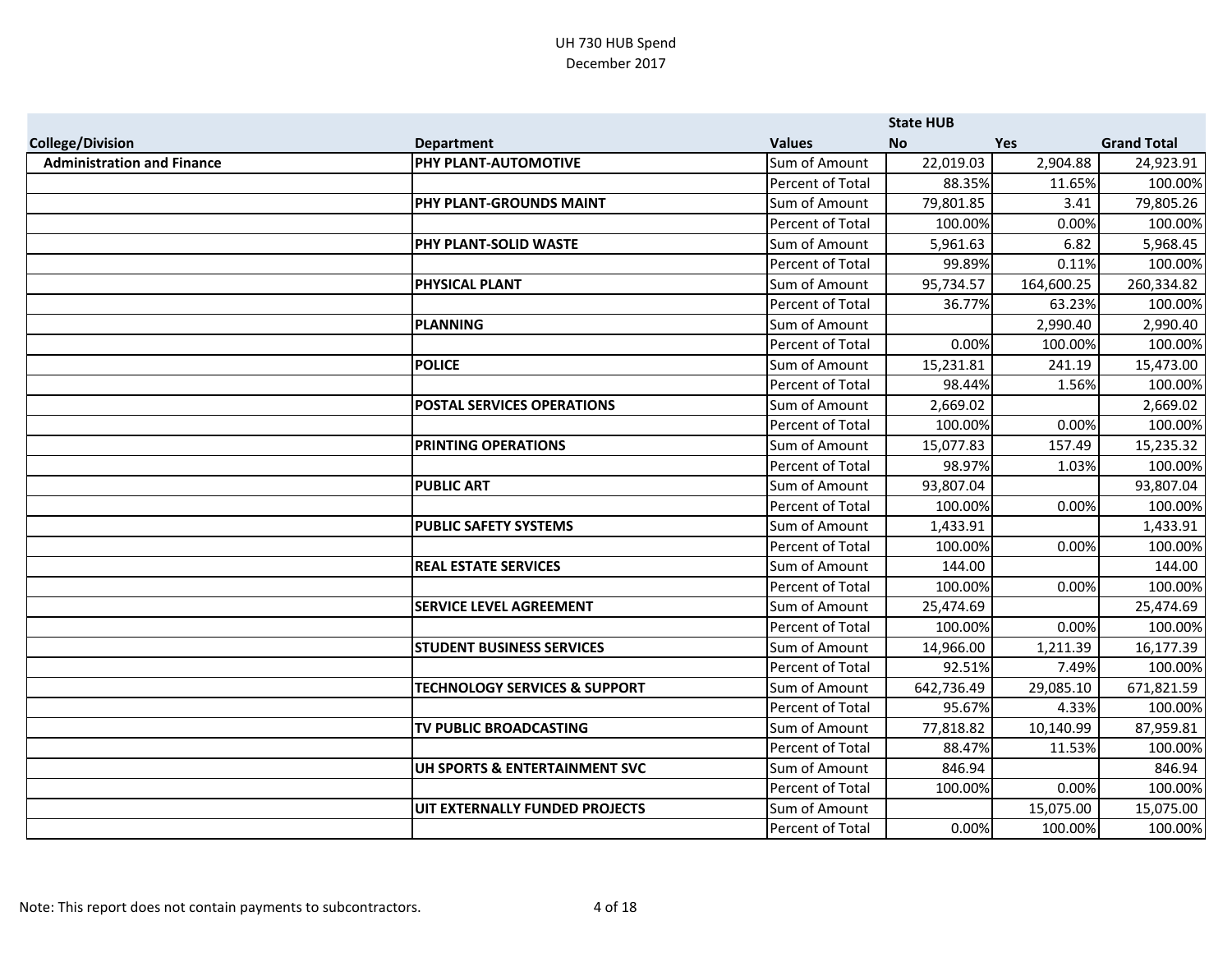|                                                    |                                             |                  | <b>State HUB</b> |              |                    |
|----------------------------------------------------|---------------------------------------------|------------------|------------------|--------------|--------------------|
| <b>College/Division</b>                            | <b>Department</b>                           | <b>Values</b>    | <b>No</b>        | <b>Yes</b>   | <b>Grand Total</b> |
| <b>Administration and Finance</b>                  | <b>UIT SECURITY</b>                         | Sum of Amount    |                  | 6,006.00     | 6,006.00           |
|                                                    |                                             | Percent of Total | 0.00%            | 100.00%      | 100.00%            |
|                                                    | UNIV PROPERTY SERVICES OPERATIONS           | Sum of Amount    | 298,465.00       |              | 298,465.00         |
|                                                    |                                             | Percent of Total | 100.00%          | 0.00%        | 100.00%            |
|                                                    | UNIVERSITY INFORMATION TECHNOLOGY           | Sum of Amount    | 2,770.97         | 2,780.31     | 5,551.28           |
|                                                    |                                             | Percent of Total | 49.92%           | 50.08%       | 100.00%            |
| <b>Administration and Finance Sum of Amount</b>    |                                             |                  | 14,368,220.83    | 1,288,924.96 | 15,657,145.79      |
| <b>Administration and Finance Percent of Total</b> |                                             |                  | 91.77%           | 8.23%        | 100.00%            |
| Architecture                                       | <b>DEAN, ARCHITECTURE</b>                   | Sum of Amount    | 32,412.95        | 5,919.94     | 38,332.89          |
|                                                    |                                             | Percent of Total | 84.56%           | 15.44%       | 100.00%            |
| <b>Architecture Sum of Amount</b>                  |                                             |                  | 32,412.95        | 5,919.94     | 38,332.89          |
| <b>Architecture Percent of Total</b>               |                                             |                  | 84.56%           | 15.44%       | 100.00%            |
| <b>Business Administration</b>                     | <b>ACCOUNTANCY AND TAXATION</b>             | Sum of Amount    | 1,685.77         | 2,006.62     | 3,692.39           |
|                                                    |                                             | Percent of Total | 45.66%           | 54.34%       | 100.00%            |
|                                                    | <b>ACCOUNTING CERTIFICATE PROGRAM</b>       | Sum of Amount    | 518.38           | 334.36       | 852.74             |
|                                                    |                                             | Percent of Total | 60.79%           | 39.21%       | 100.00%            |
|                                                    | <b>BAUER CAREER SERVICES CTR</b>            | Sum of Amount    | 5,822.48         | 3,288.18     | 9,110.66           |
|                                                    |                                             | Percent of Total | 63.91%           | 36.09%       | 100.00%            |
|                                                    | <b>BAUER COMMUNICATIONS</b>                 | Sum of Amount    | 49,122.34        | 3,483.75     | 52,606.09          |
|                                                    |                                             | Percent of Total | 93.38%           | 6.62%        | 100.00%            |
|                                                    | <b>BAUER DIVISION OF TECHNOLOGY</b>         | Sum of Amount    | 9,754.00         | 3,285.88     | 13,039.88          |
|                                                    |                                             | Percent of Total | 74.80%           | 25.20%       | 100.00%            |
|                                                    | <b>BAUER EXTERNAL RELATIONS DEPT</b>        | Sum of Amount    | 63.57            | 111.37       | 174.94             |
|                                                    |                                             | Percent of Total | 36.34%           | 63.66%       | 100.00%            |
|                                                    | <b>BAUER GRADUATE PROFESSIONAL PROGRAMS</b> | Sum of Amount    | 10,720.07        |              | 10,720.07          |
|                                                    |                                             | Percent of Total | 100.00%          | 0.00%        | 100.00%            |
|                                                    | <b>CTR FOR EXECUTIVE DEVELOPMENT</b>        | Sum of Amount    | 920.82           | 617.50       | 1,538.32           |
|                                                    |                                             | Percent of Total | 59.86%           | 40.14%       | 100.00%            |
|                                                    | <b>DEAN'S OFFICE, BAUER COLLEGE</b>         | Sum of Amount    | 73,725.10        | 15,764.37    | 89,489.47          |
|                                                    |                                             | Percent of Total | 82.38%           | 17.62%       | 100.00%            |
|                                                    | <b>DECISION AND INFORMATION SCIEN</b>       | Sum of Amount    | 689.25           | 904.10       | 1,593.35           |
|                                                    |                                             | Percent of Total | 43.26%           | 56.74%       | 100.00%            |
|                                                    | <b>EXECUTIVE DEGREE PROGRAMS</b>            | Sum of Amount    | 60,832.25        | 1,076.99     | 61,909.24          |
|                                                    |                                             | Percent of Total | 98.26%           | 1.74%        | 100.00%            |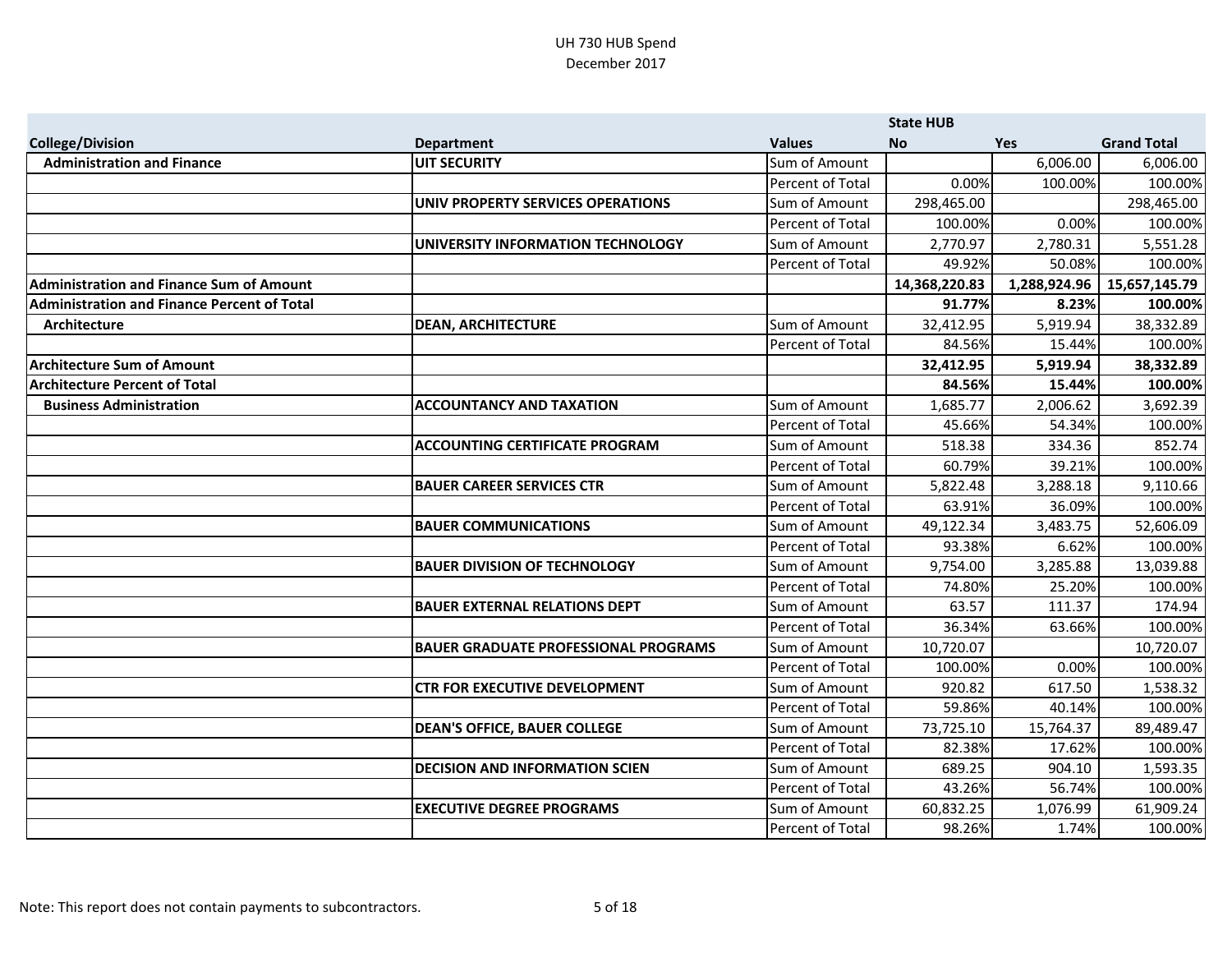|                                                 |                                              |                         | <b>State HUB</b> |            |                    |
|-------------------------------------------------|----------------------------------------------|-------------------------|------------------|------------|--------------------|
| <b>College/Division</b>                         | <b>Department</b>                            | <b>Values</b>           | <b>No</b>        | <b>Yes</b> | <b>Grand Total</b> |
| <b>Business Administration</b>                  | <b>FINANCE-BAUER COLLEGE</b>                 | Sum of Amount           | 11,393.22        | 1,061.06   | 12,454.28          |
|                                                 |                                              | Percent of Total        | 91.48%           | 8.52%      | 100.00%            |
|                                                 | <b>MANAGEMENT-BAUER COLLEGE</b>              | Sum of Amount           | 32,594.02        | 690.28     | 33,284.30          |
|                                                 |                                              | <b>Percent of Total</b> | 97.93%           | 2.07%      | 100.00%            |
|                                                 | <b>MARKETING-BAUER COLLEGE</b>               | Sum of Amount           | 2,969.05         | 923.19     | 3,892.24           |
|                                                 |                                              | Percent of Total        | 76.28%           | 23.72%     | 100.00%            |
|                                                 | <b>SALES EXCELLENCE INSTITUTE</b>            | Sum of Amount           | 23,659.33        | 84.45      | 23,743.78          |
|                                                 |                                              | <b>Percent of Total</b> | 99.64%           | 0.36%      | 100.00%            |
|                                                 | <b>SMALL BUSINESS DEV CENTER</b>             | Sum of Amount           | 14,842.17        | 5,429.79   | 20,271.96          |
|                                                 |                                              | <b>Percent of Total</b> | 73.22%           | 26.78%     | 100.00%            |
|                                                 | <b>UNDERGRAD BUSINESS PROG</b>               | Sum of Amount           | 2,673.26         | 1,129.45   | 3,802.71           |
|                                                 |                                              | Percent of Total        | 70.30%           | 29.70%     | 100.00%            |
|                                                 | <b>WOLFF CTR FOR ENTREPRENEURSHIP</b>        | Sum of Amount           | 4,680.92         |            | 4,680.92           |
|                                                 |                                              | Percent of Total        | 100.00%          | 0.00%      | 100.00%            |
| <b>Business Administration Sum of Amount</b>    |                                              |                         | 306,666.00       | 40,191.34  | 346,857.34         |
| <b>Business Administration Percent of Total</b> |                                              |                         | 88.41%           | 11.59%     | 100.00%            |
| <b>Chancellor/President</b>                     | <b>BASEBALL</b>                              | Sum of Amount           | 7,617.32         | 810.00     | 8,427.32           |
|                                                 |                                              | Percent of Total        | 90.39%           | 9.61%      | 100.00%            |
|                                                 | <b>COMMUNITY RELATIONS &amp; INST ACCESS</b> | Sum of Amount           | 690.64           | 25.34      | 715.98             |
|                                                 |                                              | <b>Percent of Total</b> | 96.46%           | 3.54%      | 100.00%            |
|                                                 | <b>FOOTBALL</b>                              | Sum of Amount           | 137,165.54       | 5,200.00   | 142,365.54         |
|                                                 |                                              | <b>Percent of Total</b> | 96.35%           | 3.65%      | 100.00%            |
|                                                 | <b>INTERCOLLEGIATE ATHLETICS</b>             | Sum of Amount           | 553,737.35       | 33,207.13  | 586,944.48         |
|                                                 |                                              | Percent of Total        | 94.34%           | 5.66%      | 100.00%            |
|                                                 | <b>MEN'S BASKETBALL</b>                      | Sum of Amount           | 9,126.38         | 405.00     | 9,531.38           |
|                                                 |                                              | <b>Percent of Total</b> | 95.75%           | 4.25%      | 100.00%            |
|                                                 | <b>MEN'S GOLF</b>                            | Sum of Amount           | (278.41)         |            | (278.41)           |
|                                                 |                                              | Percent of Total        | 100.00%          | 0.00%      | 100.00%            |
|                                                 | <b>MEN'S TRACK AND FIELD</b>                 | Sum of Amount           | 642.94           | 242.27     | 885.21             |
|                                                 |                                              | <b>Percent of Total</b> | 72.63%           | 27.37%     | 100.00%            |
|                                                 | OFFICE OF SPECIAL EVENTS                     | Sum of Amount           | 32,843.46        | 136.22     | 32,979.68          |
|                                                 |                                              | Percent of Total        | 99.59%           | 0.41%      | 100.00%            |
|                                                 | <b>PRESIDENT</b>                             | Sum of Amount           | 3,498.99         | 10,196.54  | 13,695.53          |
|                                                 |                                              | Percent of Total        | 25.55%           | 74.45%     | 100.00%            |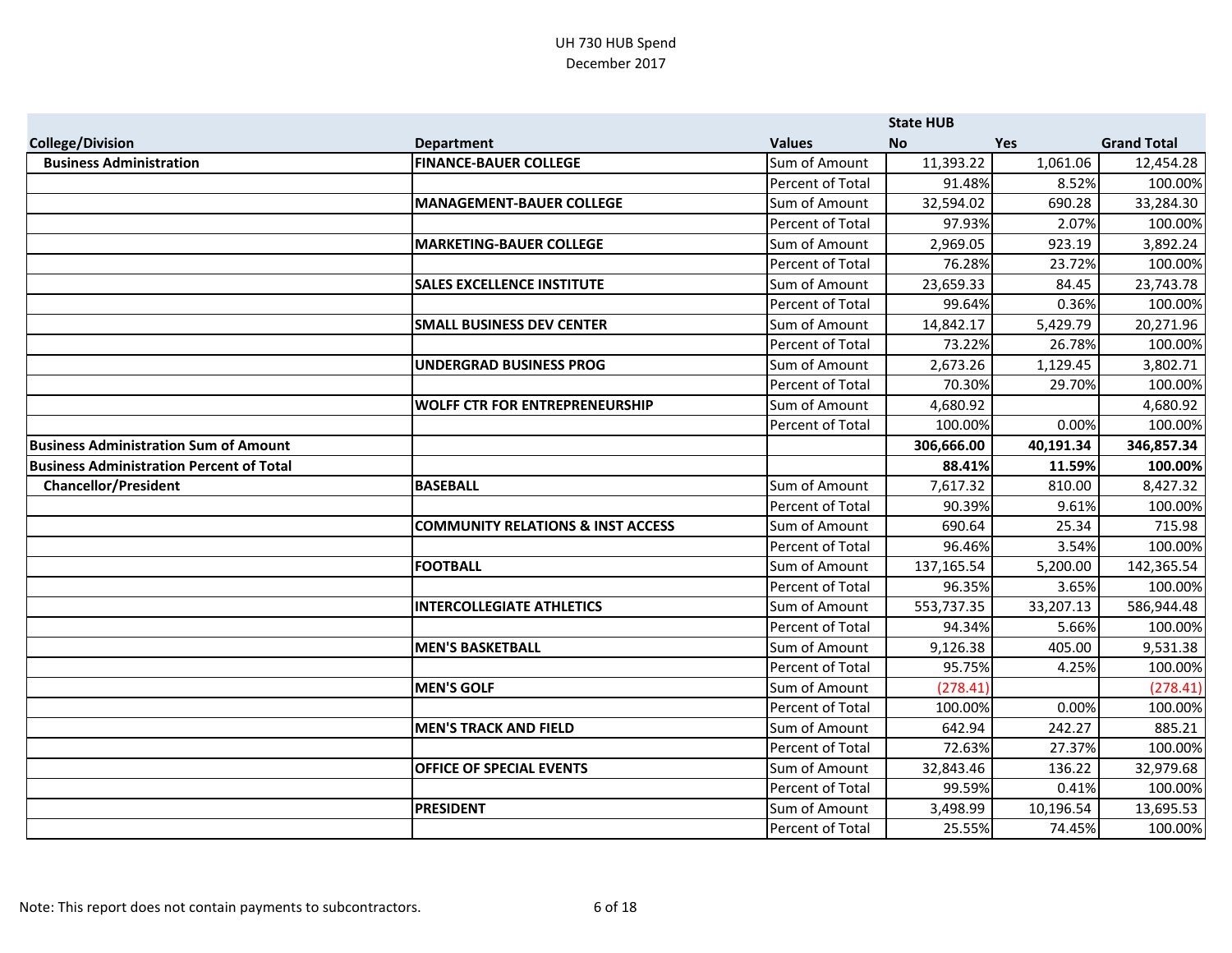|                                              |                                      |                  | <b>State HUB</b> |            |                               |
|----------------------------------------------|--------------------------------------|------------------|------------------|------------|-------------------------------|
| <b>College/Division</b>                      | <b>Department</b>                    | <b>Values</b>    | <b>No</b>        | <b>Yes</b> | <b>Grand Total</b>            |
| <b>Chancellor/President</b>                  | <b>STAFF COUNCIL</b>                 | Sum of Amount    | 39.90            |            | 39.90                         |
|                                              |                                      | Percent of Total | 100.00%          | 0.00%      | 100.00%                       |
|                                              | <b>WOMEN'S BASKETBALL</b>            | Sum of Amount    | 1,790.87         | 52.35      | 1,843.22                      |
|                                              |                                      | Percent of Total | 97.16%           | 2.84%      | 100.00%                       |
|                                              | <b>WOMEN'S GOLF</b>                  | Sum of Amount    | 25.00            |            | 25.00                         |
|                                              |                                      | Percent of Total | 100.00%          | 0.00%      | 100.00%                       |
|                                              | <b>WOMEN'S SOCCER</b>                | Sum of Amount    | 1,116.19         | 10.58      | 1,126.77                      |
|                                              |                                      | Percent of Total | 99.06%           | 0.94%      | 100.00%                       |
|                                              | <b>WOMEN'S SOFTBALL</b>              | Sum of Amount    | 1,820.30         |            | 1,820.30                      |
|                                              |                                      | Percent of Total | 100.00%          | 0.00%      | 100.00%                       |
|                                              | <b>WOMEN'S SWIMMING &amp; DIVING</b> | Sum of Amount    | 447.88           | 255.52     | 703.40                        |
|                                              |                                      | Percent of Total | 63.67%           | 36.33%     | 100.00%                       |
|                                              | <b>WOMEN'S TENNIS</b>                | Sum of Amount    | 1,499.60         |            | 1,499.60                      |
|                                              |                                      | Percent of Total | 100.00%          | 0.00%      | 100.00%                       |
|                                              | <b>WOMEN'S VOLLEYBALL</b>            | Sum of Amount    | 4,622.29         | 675.00     | 5,297.29                      |
|                                              |                                      | Percent of Total | 87.26%           | 12.74%     | 100.00%                       |
| <b>Chancellor/President Sum of Amount</b>    |                                      |                  | 756,406.24       | 51,215.95  | 807,622.19                    |
| <b>Chancellor/President Percent of Total</b> |                                      |                  | 93.66%           | 6.34%      | 100.00%                       |
| <b>College of the Arts</b>                   | <b>ART</b>                           | Sum of Amount    | 20,030.83        | 6,554.94   | 26,585.77                     |
|                                              |                                      | Percent of Total | 75.34%           | 24.66%     | 100.00%                       |
|                                              | <b>BAND</b>                          | Sum of Amount    | 15,758.07        | 375.12     | 16,133.19                     |
|                                              |                                      | Percent of Total | 97.67%           | 2.33%      | 100.00%                       |
|                                              | <b>BLAFFER GALLERY</b>               | Sum of Amount    | 10,434.09        | 270.00     | 10,704.09                     |
|                                              |                                      |                  |                  |            |                               |
|                                              |                                      | Percent of Total | 97.48%           | 2.52%      |                               |
|                                              | <b>CWMCA CENTER FOR THE ARTS</b>     | Sum of Amount    | 16,282.22        |            | 16,282.22                     |
|                                              |                                      | Percent of Total | 100.00%          | 0.00%      | 100.00%<br>100.00%            |
|                                              | <b>DEAN, COLLEGE OF THE ARTS</b>     | Sum of Amount    | 17,960.95        | 1,044.62   | 19,005.57                     |
|                                              |                                      | Percent of Total | 94.50%           | 5.50%      |                               |
|                                              | <b>MUSIC</b>                         | Sum of Amount    | 32,683.83        | 998.04     | 33,681.87                     |
|                                              |                                      | Percent of Total | 97.04%           | 2.96%      |                               |
|                                              | <b>THEATER</b>                       | Sum of Amount    | 13,440.19        | 29.43      | 13,469.62                     |
|                                              |                                      | Percent of Total | 99.78%           | 0.22%      | 100.00%<br>100.00%<br>100.00% |
| <b>College of the Arts Sum of Amount</b>     |                                      |                  | 126,590.18       | 9,272.15   | 135,862.33                    |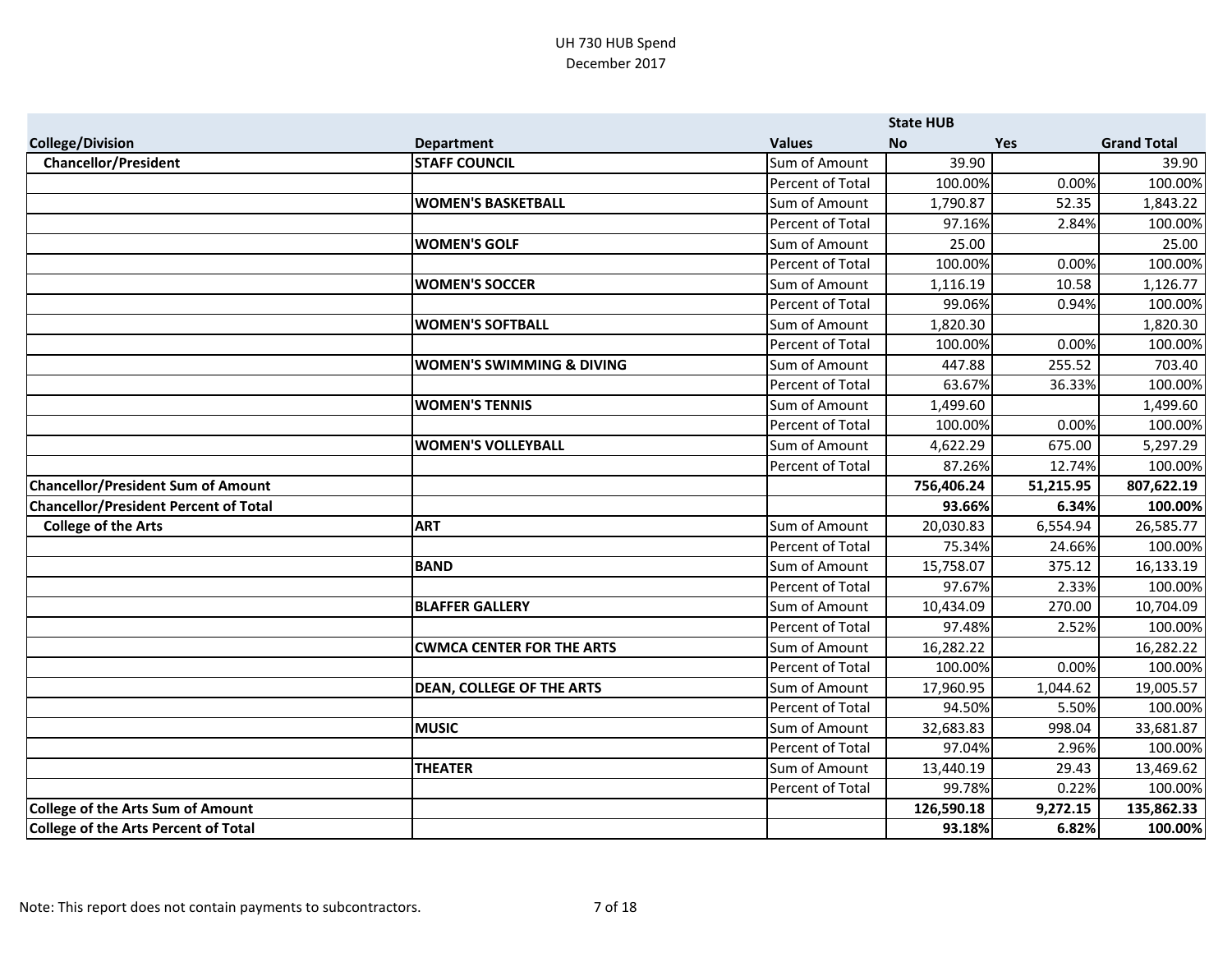|                                   |                                           |                         | <b>State HUB</b> |            |                    |
|-----------------------------------|-------------------------------------------|-------------------------|------------------|------------|--------------------|
| <b>College/Division</b>           | <b>Department</b>                         | <b>Values</b>           | <b>No</b>        | <b>Yes</b> | <b>Grand Total</b> |
| <b>Education</b>                  | <b>ASIAN AMERICAN STUDIES</b>             | Sum of Amount           | 7,960.22         | 45.28      | 8,005.50           |
|                                   |                                           | Percent of Total        | 99.43%           | 0.57%      | 100.00%            |
|                                   | <b>CENTER FOR INFO TECH IN EDUCATION</b>  | Sum of Amount           | 1,933.95         | 2,720.14   | 4,654.09           |
|                                   |                                           | Percent of Total        | 41.55%           | 58.45%     | 100.00%            |
|                                   | <b>CHARTER SCHOOL</b>                     | Sum of Amount           | 4,963.85         | 22,962.00  | 27,925.85          |
|                                   |                                           | Percent of Total        | 17.78%           | 82.22%     | 100.00%            |
|                                   | <b>CONSISTENCY MGMT &amp; COOP DISCIP</b> | Sum of Amount           | 1,567.23         | 1,361.58   | 2,928.81           |
|                                   |                                           | Percent of Total        | 53.51%           | 46.49%     | 100.00%            |
|                                   | <b>CURRICULUM AND INSTRUCTION</b>         | Sum of Amount           | 18,719.88        | 171.33     | 18,891.21          |
|                                   |                                           | Percent of Total        | 99.09%           | 0.91%      | 100.00%            |
|                                   | <b>DEAN, EDUCATION</b>                    | Sum of Amount           | 24,604.74        | 12,132.30  | 36,737.04          |
|                                   |                                           | Percent of Total        | 66.98%           | 33.02%     | 100.00%            |
|                                   | <b>ED LEADERSHIP &amp; POLICY STUDIES</b> | Sum of Amount           | 37,691.89        | 488.58     | 38,180.47          |
|                                   |                                           | Percent of Total        | 98.72%           | 1.28%      | 100.00%            |
|                                   | PSYCH, HEALTH & LEARNING SCIENCE          | Sum of Amount           | 23,804.08        | 1,652.96   | 25,457.04          |
|                                   |                                           | Percent of Total        | 93.51%           | 6.49%      | 100.00%            |
| <b>Education Sum of Amount</b>    |                                           |                         | 121,245.84       | 41,534.17  | 162,780.01         |
| <b>Education Percent of Total</b> |                                           |                         | 74.48%           | 25.52%     | 100.00%            |
| <b>Engineering</b>                | <b>BIOMEDICAL ENGINEERING</b>             | Sum of Amount           | 175,139.67       | 378.53     | 175,518.20         |
|                                   |                                           | <b>Percent of Total</b> | 99.78%           | 0.22%      | 100.00%            |
|                                   | <b>CHEMICAL ENGINEERING</b>               | Sum of Amount           | 274,713.97       | 5,076.94   | 279,790.91         |
|                                   |                                           | Percent of Total        | 98.19%           | 1.81%      | 100.00%            |
|                                   | <b>CIVIL ENGINEERING</b>                  | Sum of Amount           | 27,590.46        | 5,164.36   | 32,754.82          |
|                                   |                                           | Percent of Total        | 84.23%           | 15.77%     | 100.00%            |
|                                   | <b>COMPOSITE ENGR APPLICATIONS CT</b>     | Sum of Amount           | 43.92            |            | 43.92              |
|                                   |                                           | Percent of Total        | 100.00%          | 0.00%      | 100.00%            |
|                                   | <b>DEAN, ENGINEERING</b>                  | Sum of Amount           | 33,579.25        | 11,717.61  | 45,296.86          |
|                                   |                                           | Percent of Total        | 74.13%           | 25.87%     | 100.00%            |
|                                   | <b>ELECTRICAL ENGINEERING</b>             | Sum of Amount           | 146,872.70       | 10,961.54  | 157,834.24         |
|                                   |                                           | Percent of Total        | 93.06%           | 6.94%      | 100.00%            |
|                                   | <b>ENGINEERING SERVICES</b>               | Sum of Amount           | 27,506.80        |            | 27,506.80          |
|                                   |                                           | Percent of Total        | 100.00%          | 0.00%      | 100.00%            |
|                                   | <b>INDUSTRIAL ENGINEERING</b>             | Sum of Amount           | 2,990.13         | 2,529.54   | 5,519.67           |
|                                   |                                           | Percent of Total        | 54.17%           | 45.83%     | 100.00%            |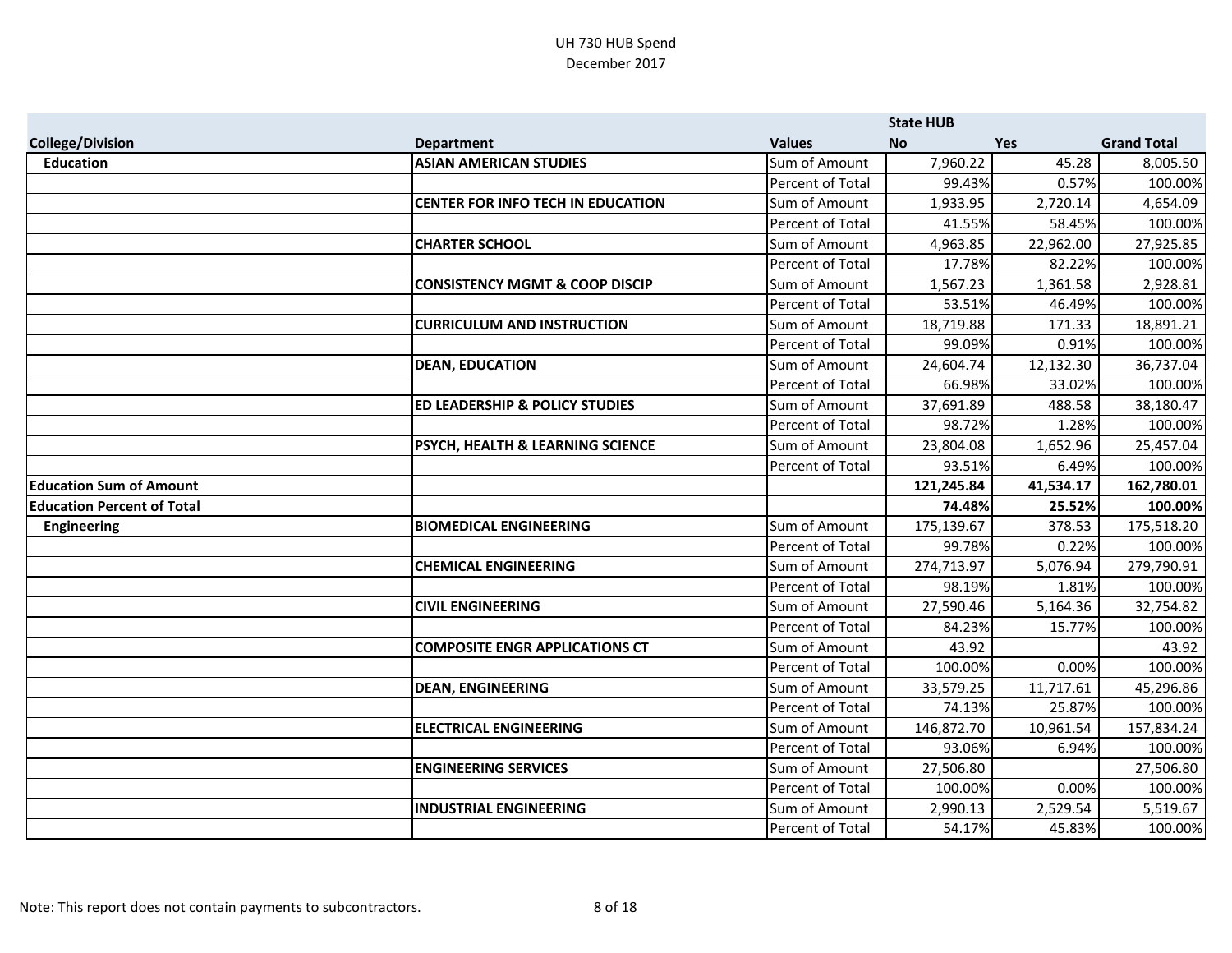|                                                         |                                           |                         | <b>State HUB</b> |           |                    |
|---------------------------------------------------------|-------------------------------------------|-------------------------|------------------|-----------|--------------------|
| <b>College/Division</b>                                 | <b>Department</b>                         | <b>Values</b>           | <b>No</b>        | Yes       | <b>Grand Total</b> |
| Engineering                                             | <b>INTEGRATED BIO &amp; NANO SYSTEM</b>   | Sum of Amount           | 26,451.84        |           | 26,451.84          |
|                                                         |                                           | Percent of Total        | 100.00%          | 0.00%     | 100.00%            |
|                                                         | <b>MECHANICAL ENGINEERING</b>             | Sum of Amount           | 84,152.21        | 1,742.69  | 85,894.90          |
|                                                         |                                           | Percent of Total        | 97.97%           | 2.03%     | 100.00%            |
|                                                         | NATL CTR FOR AIRBORNE LASER MAPPING       | Sum of Amount           | 3,932.76         | 37.80     | 3,970.56           |
|                                                         |                                           | Percent of Total        | 99.05%           | 0.95%     | 100.00%            |
|                                                         | PETROLEUM ENGINEERING                     | Sum of Amount           | 21,951.99        | 2,777.22  | 24,729.21          |
|                                                         |                                           | Percent of Total        | 88.77%           | 11.23%    | 100.00%            |
| <b>Engineering Sum of Amount</b>                        |                                           |                         | 824,925.70       | 40,386.23 | 865,311.93         |
| <b>Engineering Percent of Total</b>                     |                                           |                         | 95.33%           | 4.67%     | 100.00%            |
| <b>Graduate College of Social Work</b>                  | <b>ADMISSIONS-GCSW</b>                    | Sum of Amount           | 49.10            |           | 49.10              |
|                                                         |                                           | Percent of Total        | 100.00%          | 0.00%     | 100.00%            |
|                                                         | <b>AMERICAN HUMANICS</b>                  | Sum of Amount           |                  | 2,465.00  | 2,465.00           |
|                                                         |                                           | Percent of Total        | 0.00%            | 100.00%   | 100.00%            |
|                                                         | <b>CHILD &amp; FAMILY CENTER</b>          | Sum of Amount           | 6,395.84         |           | 6,395.84           |
|                                                         |                                           | Percent of Total        | 100.00%          | 0.00%     | 100.00%            |
|                                                         | <b>CTR DRUG &amp; SOCIAL POLICY RESRC</b> | Sum of Amount           | 2,004.18         |           | 2,004.18           |
|                                                         |                                           | Percent of Total        | 100.00%          | 0.00%     | 100.00%            |
|                                                         | <b>CTR FOR HEALTH EQUITY &amp; EVAL</b>   | Sum of Amount           | 562.50           |           | 562.50             |
|                                                         |                                           | Percent of Total        | 100.00%          | 0.00%     | 100.00%            |
|                                                         | <b>DEAN, SOCIAL WORK</b>                  | Sum of Amount           | 18,460.97        | 4,949.95  | 23,410.92          |
|                                                         |                                           | <b>Percent of Total</b> | 78.86%           | 21.14%    | 100.00%            |
|                                                         | <b>DEVELOPMENT-GCSW</b>                   | Sum of Amount           | 875.00           |           | 875.00             |
|                                                         |                                           | Percent of Total        | 100.00%          | 0.00%     | 100.00%            |
|                                                         | <b>FIELD OFFICE</b>                       | Sum of Amount           |                  | 97.05     | 97.05              |
|                                                         |                                           | Percent of Total        | 0.00%            | 100.00%   | 100.00%            |
|                                                         | <b>GCSW INFORMATION TECHNOLOGY</b>        | Sum of Amount           | 315.92           | 3,888.47  | 4,204.39           |
|                                                         |                                           | Percent of Total        | 7.51%            | 92.49%    | 100.00%            |
| <b>Graduate College of Social Work Sum of Amount</b>    |                                           |                         | 28,663.51        | 11,400.47 | 40,063.98          |
| <b>Graduate College of Social Work Percent of Total</b> |                                           |                         | 71.54%           | 28.46%    | 100.00%            |
| <b>Honors College</b>                                   | <b>DEAN, HONORS COLLEGE</b>               | Sum of Amount           | 15,610.60        | 780.13    | 16,390.73          |
|                                                         |                                           | Percent of Total        | 95.24%           | 4.76%     | 100.00%            |
|                                                         | <b>FORENSICS PROGRAM</b>                  | Sum of Amount           |                  | 43.71     | 43.71              |
|                                                         |                                           | Percent of Total        | 0.00%            | 100.00%   | 100.00%            |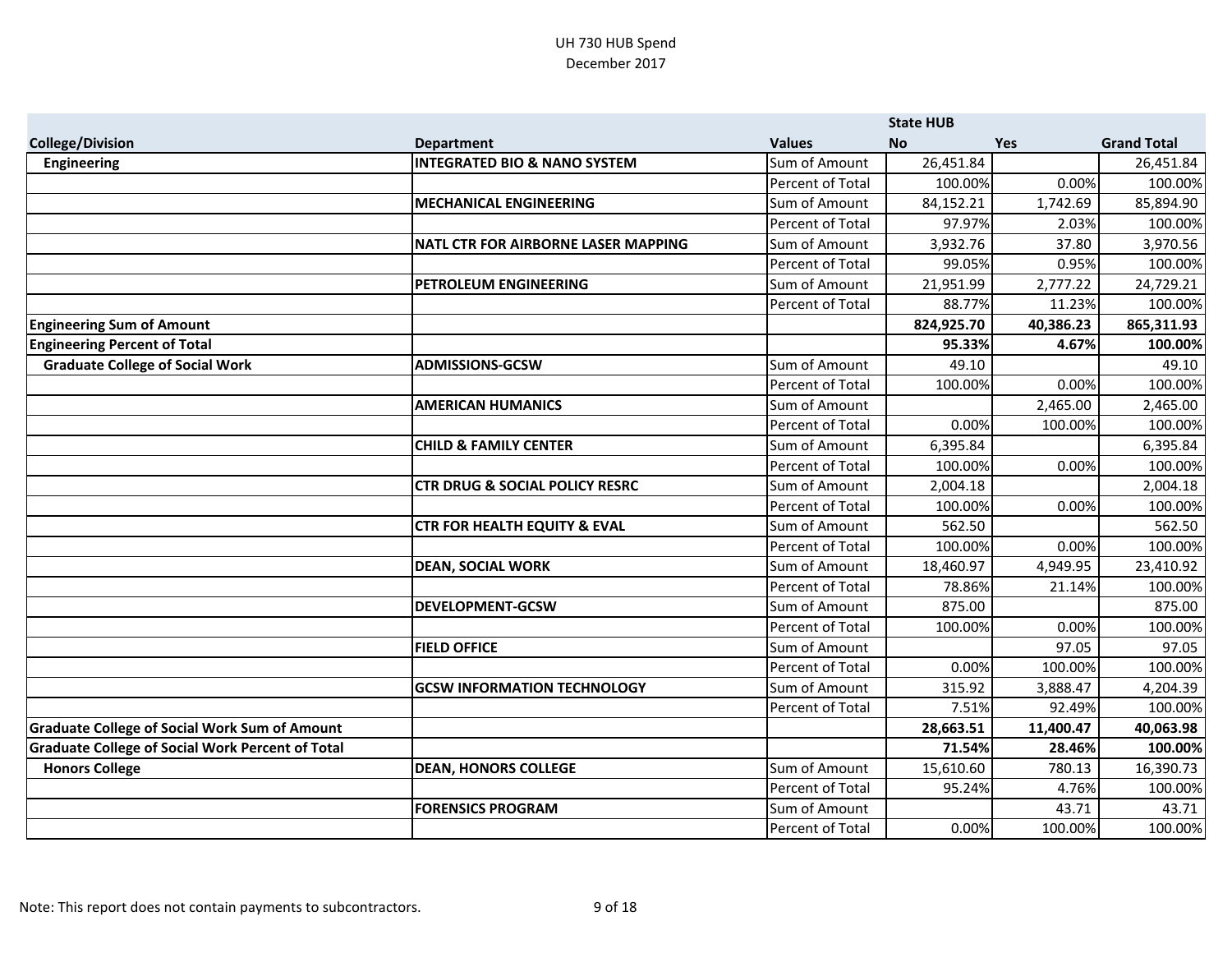|                                                  |                                                |                         | <b>State HUB</b> |            |                    |
|--------------------------------------------------|------------------------------------------------|-------------------------|------------------|------------|--------------------|
| <b>College/Division</b>                          | <b>Department</b>                              | <b>Values</b>           | <b>No</b>        | <b>Yes</b> | <b>Grand Total</b> |
| <b>Honors College</b>                            | OFFICE OF UNDERGRADUATE RESEARCH               | Sum of Amount           | 63.77            |            | 63.77              |
|                                                  |                                                | Percent of Total        | 100.00%          | 0.00%      | 100.00%            |
| <b>Honors College Sum of Amount</b>              |                                                |                         | 15,674.37        | 823.84     | 16,498.21          |
| <b>Honors College Percent of Total</b>           |                                                |                         | 95.01%           | 4.99%      | 100.00%            |
| <b>Hotel and Restaurant Management</b>           | <b>DEAN, HOTEL &amp; RESTAURANT MANAG</b>      | Sum of Amount           | 5,003.33         | 556.60     | 5,559.93           |
|                                                  |                                                | Percent of Total        | 89.99%           | 10.01%     | 100.00%            |
|                                                  | HOTEL AND RESTAURANT MANAGEMENT                | Sum of Amount           | 92,490.31        | 8,490.68   | 100,980.99         |
|                                                  |                                                | Percent of Total        | 91.59%           | 8.41%      | 100.00%            |
| Hotel and Restaurant Management Sum of Amount    |                                                |                         | 97,493.64        | 9,047.28   | 106,540.92         |
| Hotel and Restaurant Management Percent of Total |                                                |                         | 91.51%           | 8.49%      | 100.00%            |
| <b>Law Center</b>                                | <b>ALUMNI RELATIONS, LAW</b>                   | Sum of Amount           |                  | 329.78     | 329.78             |
|                                                  |                                                | Percent of Total        | 0.00%            | 100.00%    | 100.00%            |
|                                                  | <b>BLAKELEY INSTITUTE</b>                      | Sum of Amount           | 983.67           |            | 983.67             |
|                                                  |                                                | Percent of Total        | 100.00%          | 0.00%      | 100.00%            |
|                                                  | <b>BUSINESS SERVICES, LAW</b>                  | Sum of Amount           | 10,447.92        | 4,239.26   | 14,687.18          |
|                                                  |                                                | Percent of Total        | 71.14%           | 28.86%     | 100.00%            |
|                                                  | <b>CAREER SERVICES, LAW</b>                    | Sum of Amount           | 2,825.08         | 2,081.64   | 4,906.72           |
|                                                  |                                                | Percent of Total        | 57.58%           | 42.42%     | 100.00%            |
|                                                  | <b>CENTER PROGRAMS, LAW</b>                    | Sum of Amount           | 64.80            | 15.34      | 80.14              |
|                                                  |                                                | Percent of Total        | 80.86%           | 19.14%     | 100.00%            |
|                                                  | <b>CHAIRS AND PROFESSORSHIPS, LAW</b>          | Sum of Amount           |                  | 534.45     | 534.45             |
|                                                  |                                                | Percent of Total        | 0.00%            | 100.00%    | 100.00%            |
|                                                  | <b>DEAN, LAW</b>                               | Sum of Amount           | 576.80           | 320.02     | 896.82             |
|                                                  |                                                | Percent of Total        | 64.32%           | 35.68%     | 100.00%            |
|                                                  | <b>FACILITIES, LAW</b>                         | Sum of Amount           | 6,562.74         | 17.84      | 6,580.58           |
|                                                  |                                                | <b>Percent of Total</b> | 99.73%           | 0.27%      | 100.00%            |
|                                                  | <b>FACULTY SUPPORT LAW</b>                     | Sum of Amount           | 147,584.73       | 4,547.44   | 152,132.17         |
|                                                  |                                                | Percent of Total        | 97.01%           | 2.99%      | 100.00%            |
|                                                  | <b>HEALTH LAW &amp; POLICY INSTITUTE</b>       | Sum of Amount           |                  | 55.59      | 55.59              |
|                                                  |                                                | <b>Percent of Total</b> | 0.00%            | 100.00%    | 100.00%            |
|                                                  | <b>INNOCENCE PROGRAM</b>                       | Sum of Amount           | 130.16           |            | 130.16             |
|                                                  |                                                | Percent of Total        | 100.00%          | 0.00%      | 100.00%            |
|                                                  | <b>INST OF HIGHER EDU &amp; GOVERNANCE LAW</b> | Sum of Amount           | 116.49           |            | 116.49             |
|                                                  |                                                | Percent of Total        | 100.00%          | 0.00%      | 100.00%            |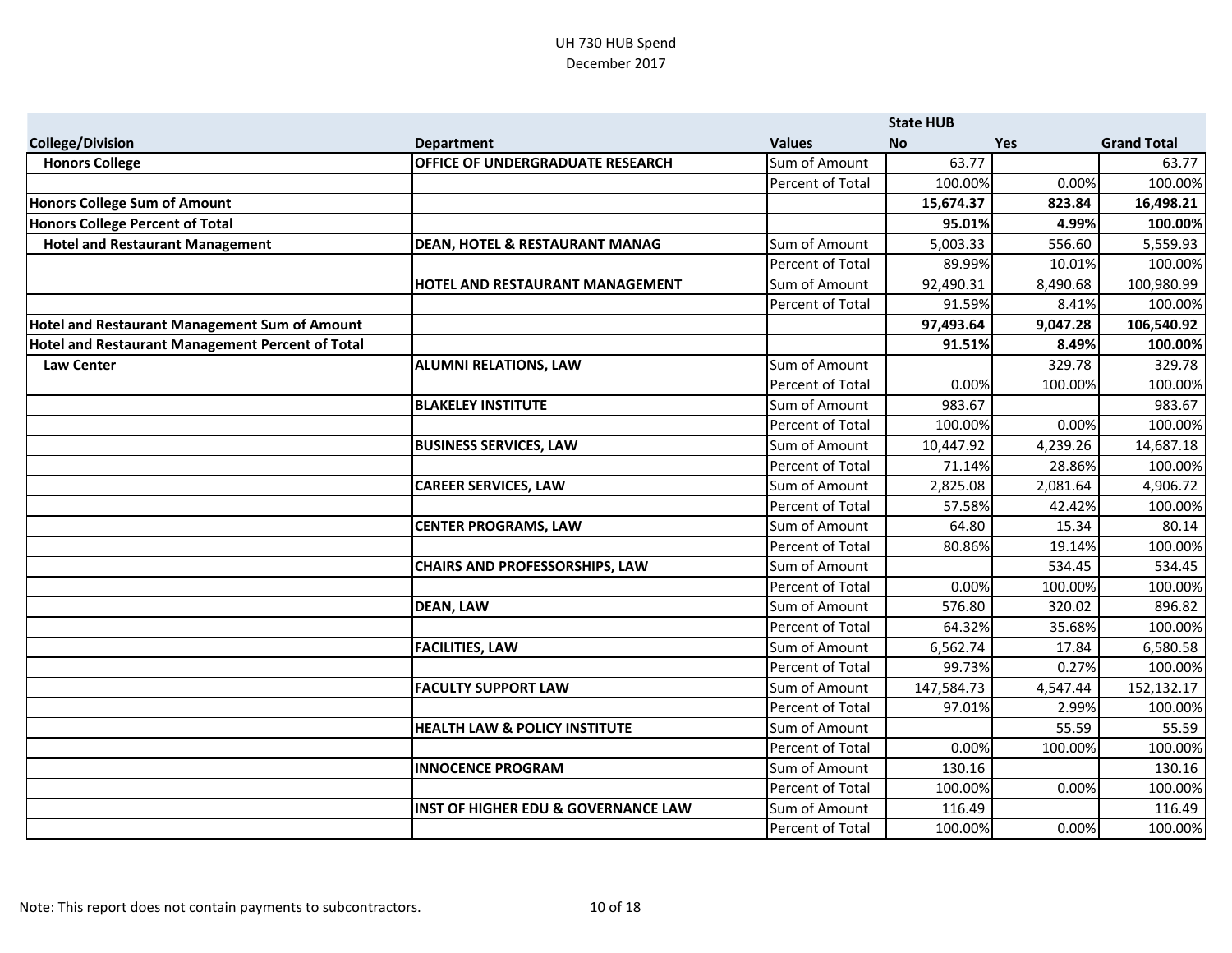|                                         |                                         |                         | <b>State HUB</b> |           |                    |
|-----------------------------------------|-----------------------------------------|-------------------------|------------------|-----------|--------------------|
| <b>College/Division</b>                 | <b>Department</b>                       | <b>Values</b>           | <b>No</b>        | Yes       | <b>Grand Total</b> |
| <b>Law Center</b>                       | <b>LAW</b>                              | Sum of Amount           | 3,054.00         |           | 3,054.00           |
|                                         |                                         | Percent of Total        | 100.00%          | 0.00%     | 100.00%            |
|                                         | <b>LAW INFORMATION TECHNOLOGY</b>       | Sum of Amount           | 2,329.01         | 552.33    | 2,881.34           |
|                                         |                                         | Percent of Total        | 80.83%           | 19.17%    | 100.00%            |
|                                         | <b>LAW LIBRARY</b>                      | Sum of Amount           | 99,062.30        | 2,461.44  | 101,523.74         |
|                                         |                                         | Percent of Total        | 97.58%           | 2.42%     | 100.00%            |
|                                         | <b>LEGAL AID CLINIC, LAW</b>            | Sum of Amount           | 783.14           | 1,134.34  | 1,917.48           |
|                                         |                                         | Percent of Total        | 40.84%           | 59.16%    | 100.00%            |
|                                         | PUBLIC RELS & MARKETING, LAW            | Sum of Amount           | 4,316.45         | 330.51    | 4,646.96           |
|                                         |                                         | Percent of Total        | 92.89%           | 7.11%     | 100.00%            |
|                                         | <b>STUDENT ORGANIZATION, LAW</b>        | Sum of Amount           | 5,025.84         |           | 5,025.84           |
|                                         |                                         | Percent of Total        | 100.00%          | 0.00%     | 100.00%            |
|                                         | <b>STUDENT SERVICES, LAW</b>            | Sum of Amount           | 10,951.57        | 1,687.83  | 12,639.40          |
|                                         |                                         | Percent of Total        | 86.65%           | 13.35%    | 100.00%            |
| <b>Law Center Sum of Amount</b>         |                                         |                         | 294,814.70       | 18,307.81 | 313,122.51         |
| Law Center Percent of Total             |                                         |                         | 94.15%           | 5.85%     | 100.00%            |
| <b>Liberal Arts and Social Sciences</b> | <b>AEROSPACE STUDIES</b>                | Sum of Amount           | 141.51           | 16.90     | 158.41             |
|                                         |                                         | Percent of Total        | 89.33%           | 10.67%    | 100.00%            |
|                                         | <b>AFRICAN-AMERICAN STUDIES</b>         | Sum of Amount           | 290.05           | 307.04    | 597.09             |
|                                         |                                         | <b>Percent of Total</b> | 48.58%           | 51.42%    | 100.00%            |
|                                         | <b>ARTE PUBLICO</b>                     | Sum of Amount           | 33,183.17        | 153.59    | 33,336.76          |
|                                         |                                         | Percent of Total        | 99.54%           | 0.46%     | 100.00%            |
|                                         | <b>CENTER FOR PUBLIC HISTORY</b>        | Sum of Amount           | 9,457.90         | 156.55    | 9,614.45           |
|                                         |                                         | Percent of Total        | 98.37%           | 1.63%     | 100.00%            |
|                                         | <b>COMMUNICATION</b>                    | Sum of Amount           | 24,597.94        | 1,150.15  | 25,748.09          |
|                                         |                                         | Percent of Total        | 95.53%           | 4.47%     | 100.00%            |
|                                         | <b>COMMUNICATIONS DISORDERS</b>         | Sum of Amount           | 8,376.24         | 519.18    | 8,895.42           |
|                                         |                                         | Percent of Total        | 94.16%           | 5.84%     | 100.00%            |
|                                         | <b>COMPARATIVE CULTURAL STUDIES</b>     | Sum of Amount           | 1,036.00         | 1,162.54  | 2,198.54           |
|                                         |                                         | Percent of Total        | 47.12%           | 52.88%    | 100.00%            |
|                                         | <b>DEAN, LIBERAL ARTS &amp; SOC SCI</b> | Sum of Amount           | 23,680.96        | 2,067.21  | 25,748.17          |
|                                         |                                         | Percent of Total        | 91.97%           | 8.03%     | 100.00%            |
|                                         | <b>ECONOMICS</b>                        | Sum of Amount           | 2,760.06         | 6,965.09  | 9,725.15           |
|                                         |                                         | Percent of Total        | 28.38%           | 71.62%    | 100.00%            |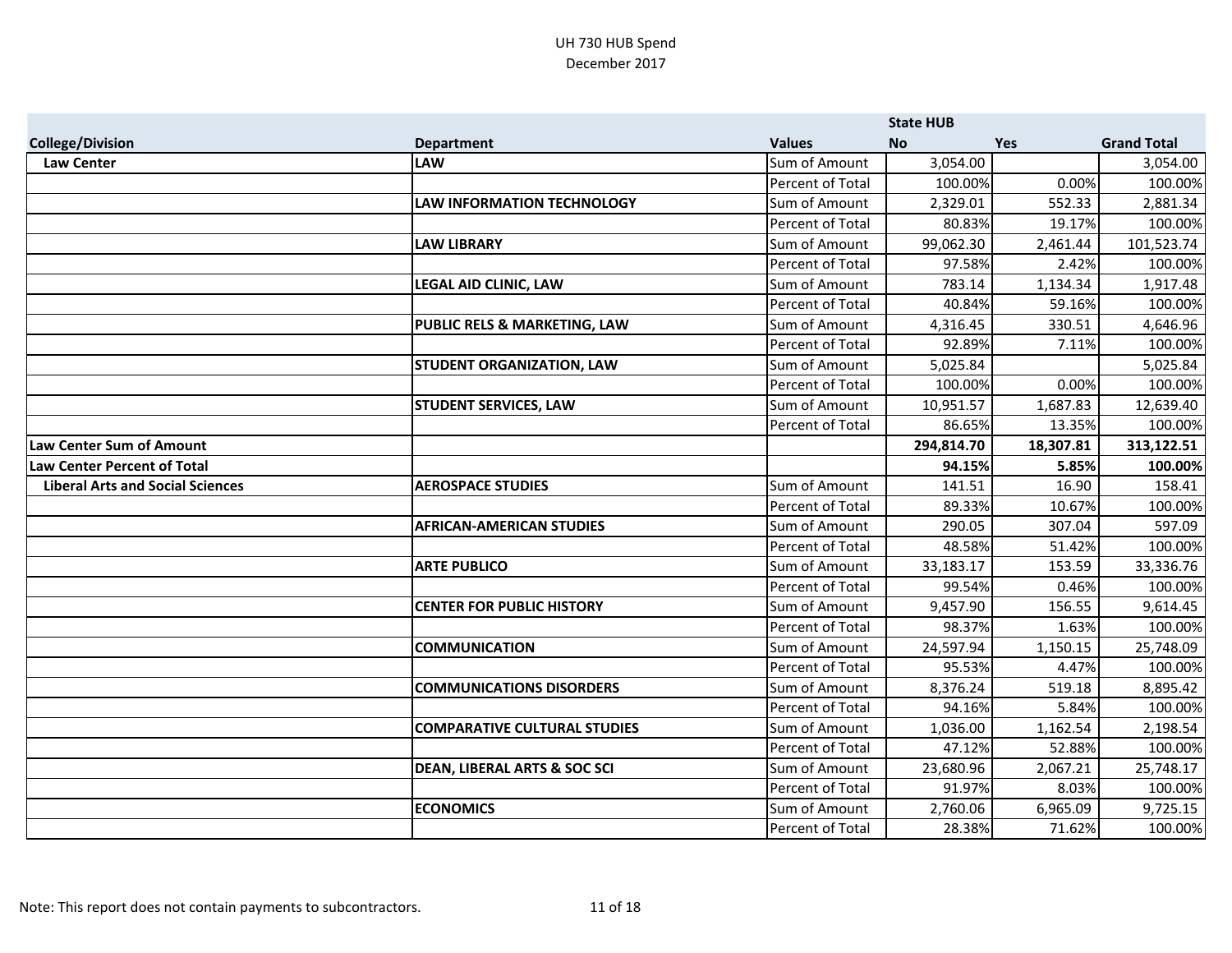|                                                          |                                       |                  | <b>State HUB</b> |            |                    |
|----------------------------------------------------------|---------------------------------------|------------------|------------------|------------|--------------------|
| <b>College/Division</b>                                  | <b>Department</b>                     | <b>Values</b>    | <b>No</b>        | <b>Yes</b> | <b>Grand Total</b> |
| <b>Liberal Arts and Social Sciences</b>                  | <b>ENGLISH</b>                        | Sum of Amount    | 10,265.72        | 1,413.24   | 11,678.96          |
|                                                          |                                       | Percent of Total | 87.90%           | 12.10%     | 100.00%            |
|                                                          | HEALTH AND HUMAN PERFORMANCE          | Sum of Amount    | 40,728.46        | 56.28      | 40,784.74          |
|                                                          |                                       | Percent of Total | 99.86%           | 0.14%      | 100.00%            |
|                                                          | <b>HISPANIC STUDIES</b>               | Sum of Amount    | 505.50           |            | 505.50             |
|                                                          |                                       | Percent of Total | 100.00%          | 0.00%      | 100.00%            |
|                                                          | <b>HISTORY</b>                        | Sum of Amount    | 9,682.25         | 289.52     | 9,971.77           |
|                                                          |                                       | Percent of Total | 97.10%           | 2.90%      | 100.00%            |
|                                                          | <b>HOBBY CENTER FOR PUBLIC POLICY</b> | Sum of Amount    | 3,542.57         | 3,593.73   | 7,136.30           |
|                                                          |                                       | Percent of Total | 49.64%           | 50.36%     | 100.00%            |
|                                                          | <b>MEXICAN-AMERICAN STUDIES</b>       | Sum of Amount    | 449.50           |            | 449.50             |
|                                                          |                                       | Percent of Total | 100.00%          | 0.00%      | 100.00%            |
|                                                          | <b>MILITARY SCIENCE</b>               | Sum of Amount    | 603.26           | 67.30      | 670.56             |
|                                                          |                                       | Percent of Total | 89.96%           | 10.04%     | 100.00%            |
|                                                          | <b>MODERN AND CLASSICAL LANGUAGES</b> | Sum of Amount    | 414.99           | 912.17     | 1,327.16           |
|                                                          |                                       | Percent of Total | 31.27%           | 68.73%     | 100.00%            |
|                                                          | <b>POLITICAL SCIENCE</b>              | Sum of Amount    | 2,205.52         | 449.70     | 2,655.22           |
|                                                          |                                       | Percent of Total | 83.06%           | 16.94%     | 100.00%            |
|                                                          | <b>PSYCHOLOGY</b>                     | Sum of Amount    | 32,696.49        | 1,522.74   | 34,219.23          |
|                                                          |                                       | Percent of Total | 95.55%           | 4.45%      | 100.00%            |
|                                                          | PUBLIC ADMINISTRATION PROGRAM         | Sum of Amount    | 250.00           |            | 250.00             |
|                                                          |                                       | Percent of Total | 100.00%          | 0.00%      | 100.00%            |
|                                                          | <b>SOCIOLOGY</b>                      | Sum of Amount    | 995.75           | 1,065.48   | 2,061.23           |
|                                                          |                                       | Percent of Total | 48.31%           | 51.69%     | 100.00%            |
|                                                          | <b>WOMEN'S STUDIES PROGRAM</b>        | Sum of Amount    | 4,200.51         | 142.76     | 4,343.27           |
|                                                          |                                       | Percent of Total | 96.71%           | 3.29%      | 100.00%            |
| <b>Liberal Arts and Social Sciences Sum of Amount</b>    |                                       |                  | 210,064.35       | 22,011.17  | 232,075.52         |
| <b>Liberal Arts and Social Sciences Percent of Total</b> |                                       |                  | 90.52%           | 9.48%      | 100.00%            |
| Library                                                  | <b>UNIVERSITY LIBRARIES</b>           | Sum of Amount    | 2,003,459.26     | 28,914.98  | 2,032,374.24       |
|                                                          |                                       | Percent of Total | 98.58%           | 1.42%      | 100.00%            |
| <b>Library Sum of Amount</b>                             |                                       |                  | 2,003,459.26     | 28,914.98  | 2,032,374.24       |
| <b>Library Percent of Total</b>                          |                                       |                  | 98.58%           | 1.42%      | 100.00%            |
| <b>Natural Science and Mathematics</b>                   | <b>BIOLOGY &amp; BIOCHEMISTRY</b>     | Sum of Amount    | 305,624.08       | 5,840.43   | 311,464.51         |
|                                                          |                                       | Percent of Total | 98.12%           | 1.88%      | 100.00%            |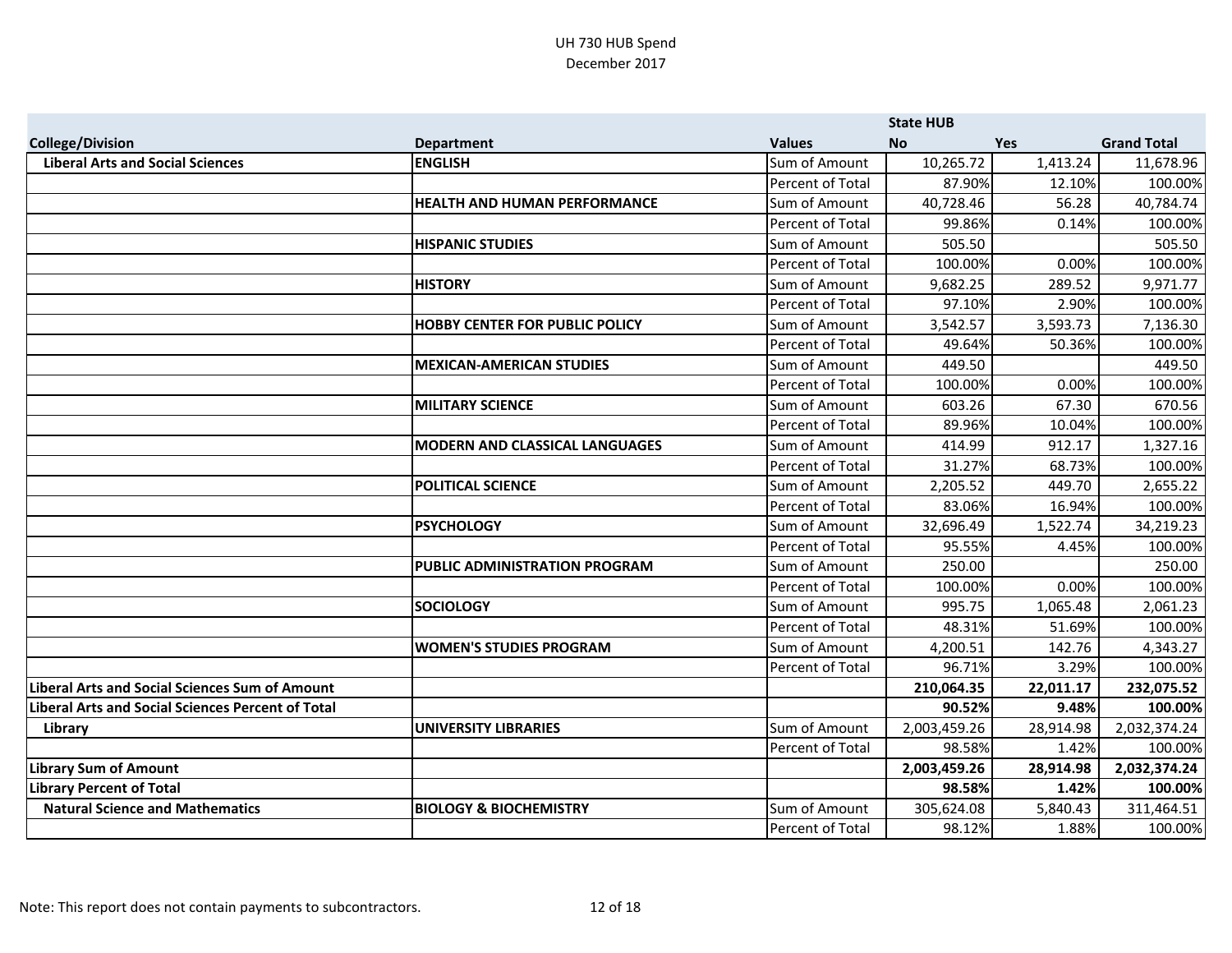|                                                         |                                                       |                         | <b>State HUB</b> |            |                    |
|---------------------------------------------------------|-------------------------------------------------------|-------------------------|------------------|------------|--------------------|
| <b>College/Division</b>                                 | <b>Department</b>                                     | <b>Values</b>           | <b>No</b>        | <b>Yes</b> | <b>Grand Total</b> |
| <b>Natural Science and Mathematics</b>                  | <b>CHEMISTRY</b>                                      | Sum of Amount           | 729,675.23       | 13,510.82  | 743,186.05         |
|                                                         |                                                       | Percent of Total        | 98.18%           | 1.82%      | 100.00%            |
|                                                         | <b>COMPUTER SCIENCE</b>                               | Sum of Amount           | 107,729.61       | 268.82     | 107,998.43         |
|                                                         |                                                       | Percent of Total        | 99.75%           | 0.25%      | 100.00%            |
|                                                         | <b>CTR FOR NUCLEAR RECEPTORS &amp; CELL SIGNALING</b> | Sum of Amount           | 30,819.28        | 1,956.41   | 32,775.69          |
|                                                         |                                                       | Percent of Total        | 94.03%           | 5.97%      | 100.00%            |
|                                                         | <b>DEAN, NATURAL SCIENCE &amp; MATHE</b>              | Sum of Amount           | 30,135.83        | 5,100.26   | 35,236.09          |
|                                                         |                                                       | Percent of Total        | 85.53%           | 14.47%     | 100.00%            |
|                                                         | <b>EARTH AND ATMOSPHERIC SCIENCES</b>                 | Sum of Amount           | 39,073.59        | 24,504.62  | 63,578.21          |
|                                                         |                                                       | Percent of Total        | 61.46%           | 38.54%     | 100.00%            |
|                                                         | <b>HOUSTON COASTAL CENTER</b>                         | Sum of Amount           | 51.11            |            | 51.11              |
|                                                         |                                                       | Percent of Total        | 100.00%          | 0.00%      | 100.00%            |
|                                                         | INST FOR CLIMATE/ATMOSPHERIC SCIENCE (CAS)            | Sum of Amount           | 47.56            |            | 47.56              |
|                                                         |                                                       | Percent of Total        | 100.00%          | 0.00%      | 100.00%            |
|                                                         | <b>MATHEMATICS</b>                                    | Sum of Amount           | 37,935.95        | 2,885.01   | 40,820.96          |
|                                                         |                                                       | Percent of Total        | 92.93%           | 7.07%      | 100.00%            |
|                                                         | <b>PHYSICS</b>                                        | Sum of Amount           | 38,810.72        | 7,400.65   | 46,211.37          |
|                                                         |                                                       | Percent of Total        | 83.99%           | 16.01%     | 100.00%            |
| Natural Science and Mathematics Sum of Amount           |                                                       |                         | 1,319,902.96     | 61,467.02  | 1,381,369.98       |
| <b>Natural Science and Mathematics Percent of Total</b> |                                                       |                         | 95.55%           | 4.45%      | 100.00%            |
| <b>Optometry</b>                                        | <b>DEAN, OPTOMETRY</b>                                | Sum of Amount           | 92,512.67        | 4,681.66   | 97,194.33          |
|                                                         |                                                       | Percent of Total        | 95.18%           | 4.82%      | 100.00%            |
|                                                         | <b>OPT VISION SCIENCES</b>                            | Sum of Amount           | 213,236.21       |            | 213,236.21         |
|                                                         |                                                       | Percent of Total        | 100.00%          | 0.00%      | 100.00%            |
|                                                         | <b>OPTOMETRY CLINIC</b>                               | Sum of Amount           | 603,428.21       | 31,038.71  | 634,466.92         |
|                                                         |                                                       | Percent of Total        | 95.11%           | 4.89%      | 100.00%            |
| <b>Optometry Sum of Amount</b>                          |                                                       |                         | 909,177.09       | 35,720.37  | 944,897.46         |
| <b>Optometry Percent of Total</b>                       |                                                       |                         | 96.22%           | 3.78%      | 100.00%            |
| Pharmacy                                                | <b>DEAN, PHARMACY</b>                                 | Sum of Amount           | 21,475.83        | 4,765.82   | 26,241.65          |
|                                                         |                                                       | <b>Percent of Total</b> | 81.84%           | 18.16%     | 100.00%            |
|                                                         | <b>EXPERIENTIAL PROGRAMS</b>                          | Sum of Amount           |                  | 1,828.90   | 1,828.90           |
|                                                         |                                                       | Percent of Total        | 0.00%            | 100.00%    | 100.00%            |
|                                                         | PHAR HEALTH OUTCOMES & POLICY                         | Sum of Amount           | 239.98           | 3,638.18   | 3,878.16           |
|                                                         |                                                       | Percent of Total        | 6.19%            | 93.81%     | 100.00%            |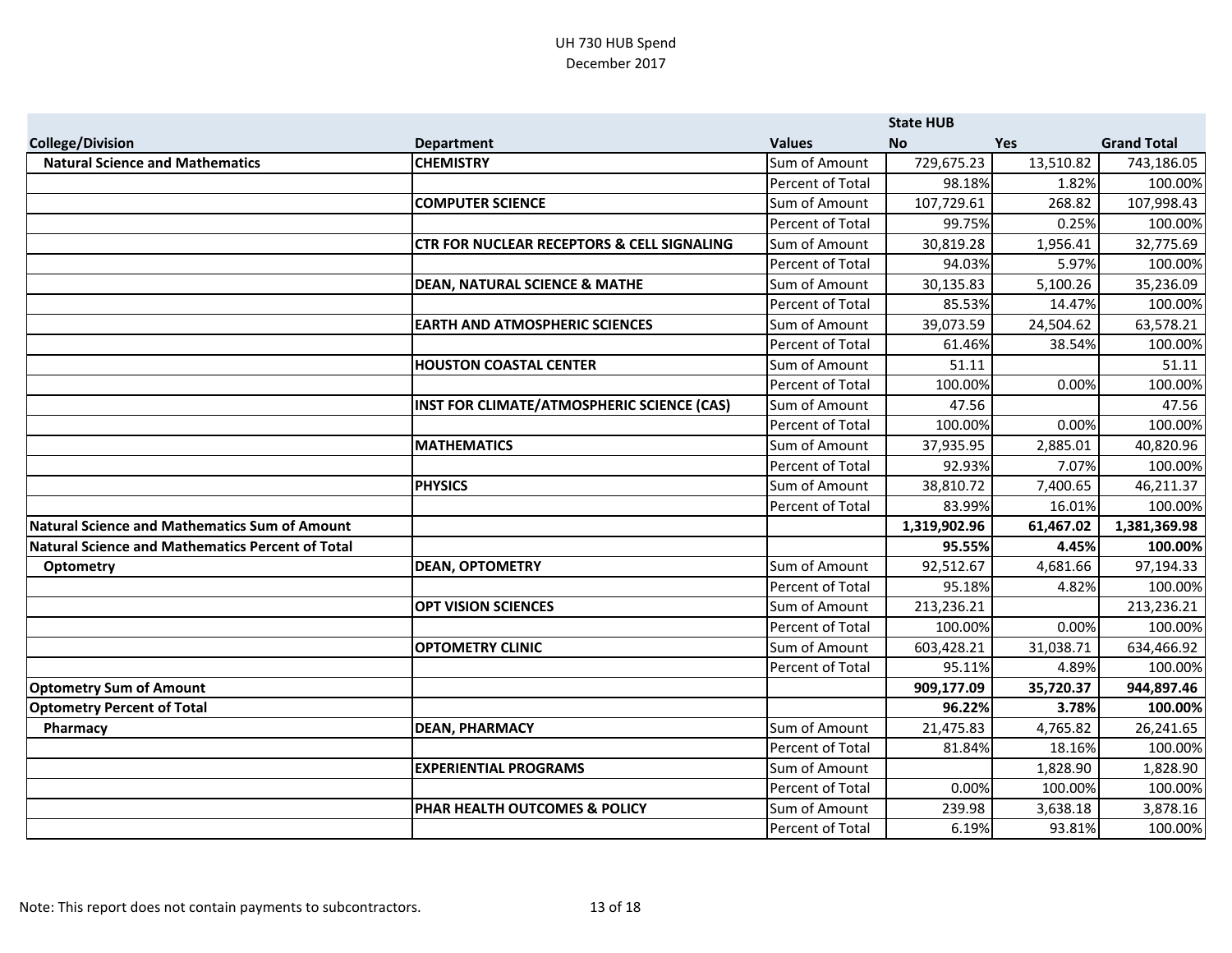|                                  |                                                     |                         | <b>State HUB</b> |            |                    |
|----------------------------------|-----------------------------------------------------|-------------------------|------------------|------------|--------------------|
| <b>College/Division</b>          | <b>Department</b>                                   | <b>Values</b>           | <b>No</b>        | <b>Yes</b> | <b>Grand Total</b> |
| Pharmacy                         | PHARM PRACTICE & TRANS RESEARCH                     | Sum of Amount           | 13,252.07        | 1,216.74   | 14,468.81          |
|                                  |                                                     | Percent of Total        | 91.59%           | 8.41%      | 100.00%            |
|                                  | PHARMACOLOGICAL & PHARMACEUTIC                      | Sum of Amount           | 102,783.43       | 3,337.27   | 106,120.70         |
|                                  |                                                     | Percent of Total        | 96.86%           | 3.14%      | 100.00%            |
|                                  | <b>STUDENT SERVICES PHARMACY</b>                    | Sum of Amount           | 2,303.02         | 525.73     | 2,828.75           |
|                                  |                                                     | Percent of Total        | 81.41%           | 18.59%     | 100.00%            |
| <b>Pharmacy Sum of Amount</b>    |                                                     |                         | 140,054.33       | 15,312.64  | 155,366.97         |
| <b>Pharmacy Percent of Total</b> |                                                     |                         | 90.14%           | 9.86%      | 100.00%            |
| <b>Research</b>                  | ADVANCED MANUFACTURING INSTITUTE (AMI)              | Sum of Amount           | 18,452.34        |            | 18,452.34          |
|                                  |                                                     | Percent of Total        | 100.00%          | 0.00%      | 100.00%            |
|                                  | <b>ANIMAL CARE OPERATIONS</b>                       | Sum of Amount           | 22,125.07        | 4,671.79   | 26,796.86          |
|                                  |                                                     | <b>Percent of Total</b> | 82.57%           | 17.43%     | 100.00%            |
|                                  | <b>BUSINESS OPERATIONS &amp; IT</b>                 | Sum of Amount           | 13,980.65        |            | 13,980.65          |
|                                  |                                                     | Percent of Total        | 100.00%          | 0.00%      | 100.00%            |
|                                  | <b>CENTER FOR ADVANCED COMPUTING &amp; DATA SYS</b> | Sum of Amount           | 5,440.55         | 30,536.54  | 35,977.09          |
|                                  |                                                     | Percent of Total        | 15.12%           | 84.88%     | 100.00%            |
|                                  | <b>CENTER FOR INDUSTRIAL PARTNERS</b>               | Sum of Amount           | 53.70            |            | 53.70              |
|                                  |                                                     | Percent of Total        | 100.00%          | 0.00%      | 100.00%            |
|                                  | <b>DIV OF RESEARCH BUSINESS OPERATIONS</b>          | Sum of Amount           |                  | 71.01      | 71.01              |
|                                  |                                                     | Percent of Total        | 0.00%            | 100.00%    | 100.00%            |
|                                  | <b>DOR COMMUNICATIONS</b>                           | Sum of Amount           | 427.59           | 373.13     | 800.72             |
|                                  |                                                     | Percent of Total        | 53.40%           | 46.60%     | 100.00%            |
|                                  | <b>ENVIRONMENT HEALTH &amp; LIFE SAFETY</b>         | Sum of Amount           | 8,648.27         |            | 8,648.27           |
|                                  |                                                     | Percent of Total        | 100.00%          | 0.00%      | 100.00%            |
|                                  | <b>GRANT DEVELOPMENT</b>                            | Sum of Amount           |                  | 2.86       | 2.86               |
|                                  |                                                     | Percent of Total        | 0.00%            | 100.00%    | 100.00%            |
|                                  | <b>GRANTS AND CONTRACTS</b>                         | Sum of Amount           | 2,104.47         | 1,162.57   | 3,267.04           |
|                                  |                                                     | Percent of Total        | 64.42%           | 35.58%     | 100.00%            |
|                                  | <b>HEALTH RESEARCH INSTITUTE</b>                    | Sum of Amount           | 722.35           | 860.87     | 1,583.22           |
|                                  |                                                     | Percent of Total        | 45.63%           | 54.37%     | 100.00%            |
|                                  | OFFICE OF INTELLECTUAL PROPERTY MGMT                | Sum of Amount           | 97,709.76        | 50.00      | 97,759.76          |
|                                  |                                                     | Percent of Total        | 99.95%           | 0.05%      | 100.00%            |
|                                  | <b>RESEARCH</b>                                     | Sum of Amount           | 6,779.31         | 1,448.35   | 8,227.66           |
|                                  |                                                     | Percent of Total        | 82.40%           | 17.60%     | 100.00%            |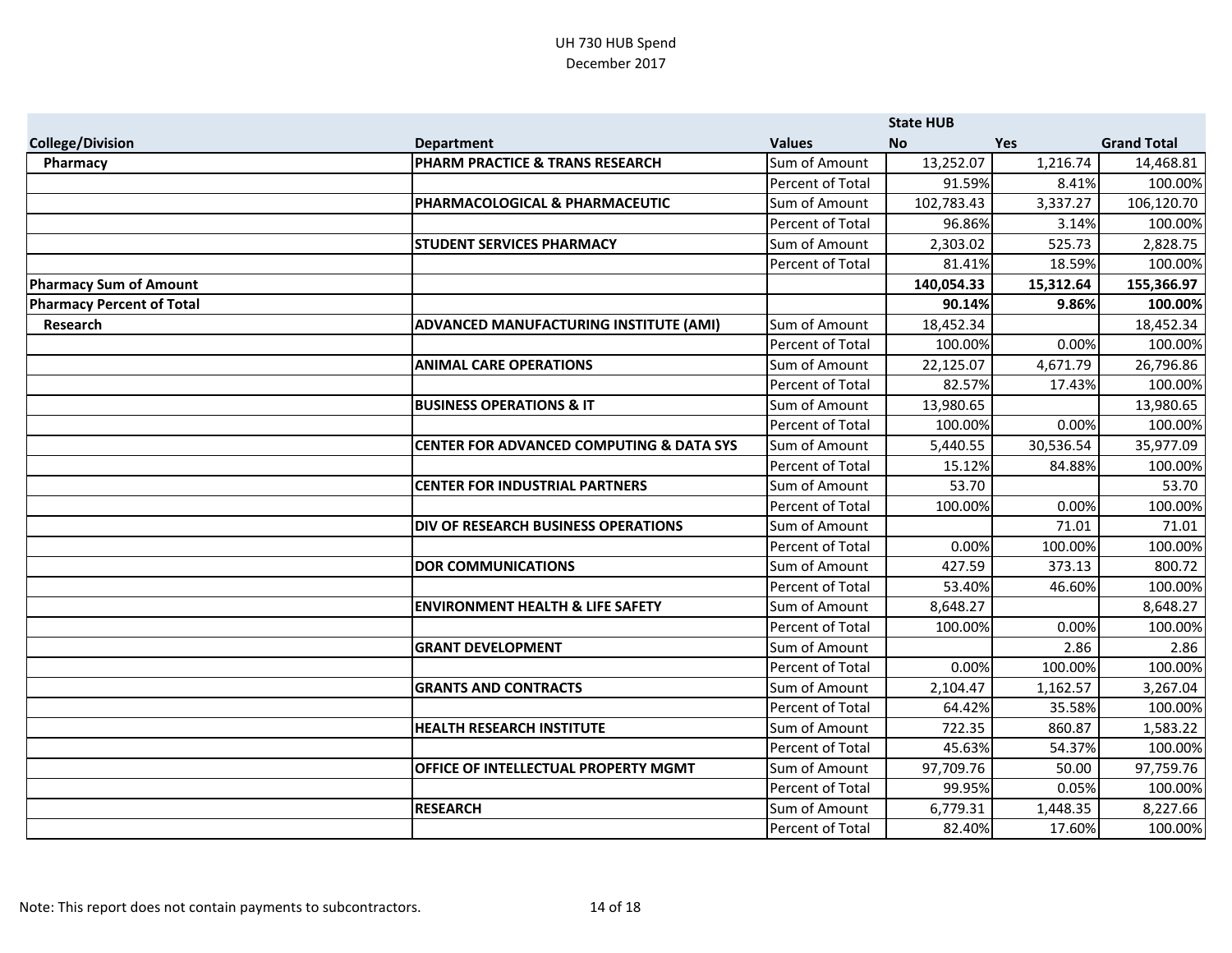|                                           |                                                  |                  | <b>State HUB</b> |            |                    |
|-------------------------------------------|--------------------------------------------------|------------------|------------------|------------|--------------------|
| <b>College/Division</b>                   | <b>Department</b>                                | <b>Values</b>    | <b>No</b>        | <b>Yes</b> | <b>Grand Total</b> |
| <b>Research</b>                           | <b>RESEARCH INVESTMENT FUND</b>                  | Sum of Amount    | 54,934.74        |            | 54,934.74          |
|                                           |                                                  | Percent of Total | 100.00%          | 0.00%      | 100.00%            |
|                                           | RESEARCH POLICIES/COMPLIANCE/COMMITTEES          | Sum of Amount    | 2,160.63         | 1,456.75   | 3,617.38           |
|                                           |                                                  | Percent of Total | 59.73%           | 40.27%     | 100.00%            |
|                                           | <b>TIMES</b>                                     | Sum of Amount    | 27,146.82        | 4,263.40   | 31,410.22          |
|                                           |                                                  | Percent of Total | 86.43%           | 13.57%     | 100.00%            |
|                                           | TX CTR SUPERCONDUCTIVITY AT UH                   | Sum of Amount    | 12,956.26        | 195.55     | 13,151.81          |
|                                           |                                                  | Percent of Total | 98.51%           | 1.49%      | 100.00%            |
|                                           | TX OBESITY RESEARCH CENTER                       | Sum of Amount    | 7,599.89         | 164.60     | 7,764.49           |
|                                           |                                                  | Percent of Total | 97.88%           | 2.12%      | 100.00%            |
|                                           | UH SEQUENCING CORE FACILITY                      | Sum of Amount    | 30,447.59        |            | 30,447.59          |
|                                           |                                                  | Percent of Total | 100.00%          | 0.00%      | 100.00%            |
| <b>Research Sum of Amount</b>             |                                                  |                  | 311,689.99       | 45,257.42  | 356,947.41         |
| <b>Research Percent of Total</b>          |                                                  |                  | 87.32%           | 12.68%     | 100.00%            |
| <b>School of Nursing</b>                  | <b>DEAN, SCHOOL OF NURSING</b>                   | Sum of Amount    | 6,204.16         | 862.92     | 7,067.08           |
|                                           |                                                  | Percent of Total | 87.79%           | 12.21%     | 100.00%            |
| <b>School of Nursing Sum of Amount</b>    |                                                  |                  | 6,204.16         | 862.92     | 7,067.08           |
| <b>School of Nursing Percent of Total</b> |                                                  |                  | 87.79%           | 12.21%     | 100.00%            |
| <b>Student Affairs</b>                    | <b>ADMISSIONS</b>                                | Sum of Amount    | 5,929.40         | 14,212.36  | 20,141.76          |
|                                           |                                                  | Percent of Total | 29.44%           | 70.56%     | 100.00%            |
|                                           | <b>CAMPUS RECREATION</b>                         | Sum of Amount    | 44,238.06        | 1,572.60   | 45,810.66          |
|                                           |                                                  | Percent of Total | 96.57%           | 3.43%      | 100.00%            |
|                                           | <b>CAMPUS SOLUTIONS SERVICES</b>                 | Sum of Amount    | 20,367.66        | 12,703.17  | 33,070.83          |
|                                           |                                                  | Percent of Total | 61.59%           | 38.41%     | 100.00%            |
|                                           | <b>CENTER FOR DIVERSITY &amp; INCLUSION</b>      | Sum of Amount    | 280.68           | 441.27     | 721.95             |
|                                           |                                                  | Percent of Total | 38.88%           | 61.12%     | 100.00%            |
|                                           | <b>CENTER FOR FRATERNITY &amp; SORORITY LIFE</b> | Sum of Amount    | 255.62           | 26.49      | 282.11             |
|                                           |                                                  | Percent of Total | 90.61%           | 9.39%      | 100.00%            |
|                                           | <b>CENTER FOR STUDENT INVOLVEMENT</b>            | Sum of Amount    | 1,018.42         | 135.18     | 1,153.60           |
|                                           |                                                  | Percent of Total | 88.28%           | 11.72%     | 100.00%            |
|                                           | <b>CENTER FOR STUDENT MEDIA</b>                  | Sum of Amount    | 9,097.20         | 362.80     | 9,460.00           |
|                                           |                                                  | Percent of Total | 96.16%           | 3.84%      | 100.00%            |
|                                           | <b>CENTER FOR STUDENTS W/DISABILITIES</b>        | Sum of Amount    | 60,052.95        | 118,240.84 | 178,293.79         |
|                                           |                                                  | Percent of Total | 33.68%           | 66.32%     | 100.00%            |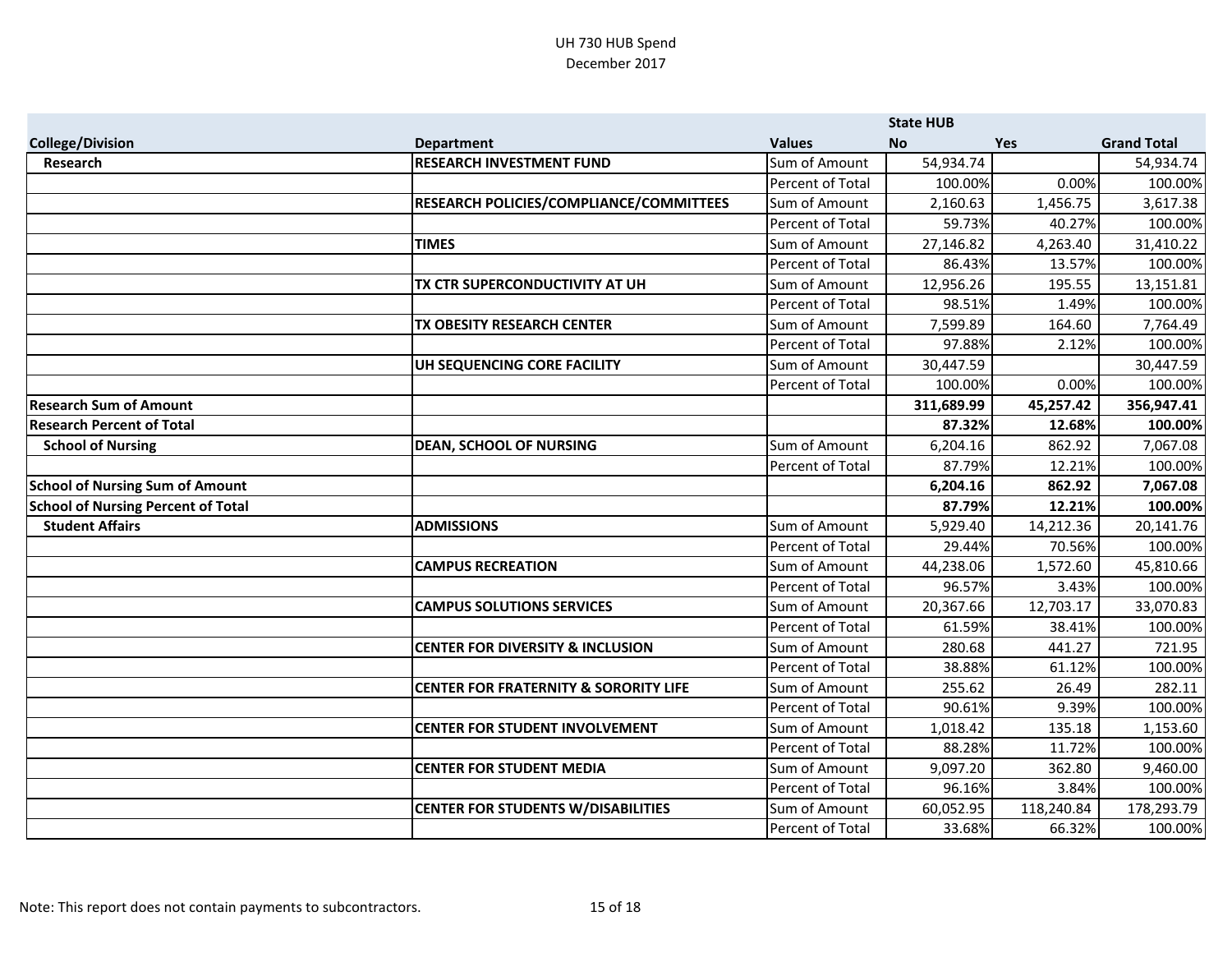|                         |                                          |                         | <b>State HUB</b> |            |                    |
|-------------------------|------------------------------------------|-------------------------|------------------|------------|--------------------|
| <b>College/Division</b> | <b>Department</b>                        | <b>Values</b>           | <b>No</b>        | <b>Yes</b> | <b>Grand Total</b> |
| <b>Student Affairs</b>  | <b>CHILDREN'S LEARNING CENTER</b>        | Sum of Amount           | 4,859.11         | 907.73     | 5,766.84           |
|                         |                                          | Percent of Total        | 84.26%           | 15.74%     | 100.00%            |
|                         | <b>COUGARS IN RECOVERY</b>               | Sum of Amount           | 1,162.19         | 302.18     | 1,464.37           |
|                         |                                          | Percent of Total        | 79.36%           | 20.64%     | 100.00%            |
|                         | <b>COUNSELING AND PSYCH SVCS</b>         | Sum of Amount           | 1,499.52         | 14,779.11  | 16,278.63          |
|                         |                                          | <b>Percent of Total</b> | 9.21%            | 90.79%     | 100.00%            |
|                         | <b>DEAN OF STUDENTS</b>                  | Sum of Amount           | 212.67           | 203.00     | 415.67             |
|                         |                                          | Percent of Total        | 51.16%           | 48.84%     | 100.00%            |
|                         | <b>ENROLLMENT MANAGEMENT SERVICES</b>    | Sum of Amount           | 27.60            | 38,958.11  | 38,985.71          |
|                         |                                          | Percent of Total        | 0.07%            | 99.93%     | 100.00%            |
|                         | <b>LGBTQ RESOURCE CENTER</b>             | Sum of Amount           | 35.10            |            | 35.10              |
|                         |                                          | Percent of Total        | 100.00%          | 0.00%      | 100.00%            |
|                         | OFFICE OF THE UNIVERSITY REGISTRAR       | Sum of Amount           | 3,350.76         | 238.39     | 3,589.15           |
|                         |                                          | Percent of Total        | 93.36%           | 6.64%      | 100.00%            |
|                         | <b>RELIGION CENTER</b>                   | Sum of Amount           | 74.56            |            | 74.56              |
|                         |                                          | Percent of Total        | 100.00%          | 0.00%      | 100.00%            |
|                         | <b>SCHOLARSHIPS AND FINANCIAL AID</b>    | Sum of Amount           | 539.88           | 4,743.10   | 5,282.98           |
|                         |                                          | Percent of Total        | 10.22%           | 89.78%     | 100.00%            |
|                         | <b>STU COMMUNICATION &amp; MARKETING</b> | Sum of Amount           |                  | 74.72      | 74.72              |
|                         |                                          | <b>Percent of Total</b> | 0.00%            | 100.00%    | 100.00%            |
|                         | <b>STUDENT AFFAIRS</b>                   | Sum of Amount           | 530.67           | 491.52     | 1,022.19           |
|                         |                                          | Percent of Total        | 51.92%           | 48.08%     | 100.00%            |
|                         | STUDENT AFFAIRS BUSINESS SERVICES        | Sum of Amount           | 857.71           | 439.99     | 1,297.70           |
|                         |                                          | Percent of Total        | 66.09%           | 33.91%     | 100.00%            |
|                         | <b>STUDENT AFFAIRS IT SERVICES</b>       | Sum of Amount           | 281.93           | 1,844.02   | 2,125.95           |
|                         |                                          | Percent of Total        | 13.26%           | 86.74%     | 100.00%            |
|                         | <b>STUDENT CENTER</b>                    | Sum of Amount           | 12,834.73        | 1,333.62   | 14,168.35          |
|                         |                                          | Percent of Total        | 90.59%           | 9.41%      | 100.00%            |
|                         | <b>STUDENT HEALTH CENTER</b>             | Sum of Amount           | 26,223.51        | 15,195.96  | 41,419.47          |
|                         |                                          | Percent of Total        | 63.31%           | 36.69%     | 100.00%            |
|                         | <b>STUDENT HOUSING - RESID LIFE</b>      | Sum of Amount           | 28,357.20        | 982.07     | 29,339.27          |
|                         |                                          | Percent of Total        | 96.65%           | 3.35%      | 100.00%            |
|                         | <b>UNIVERSITY CAREER SERVICES</b>        | Sum of Amount           | 1,268.77         | 254.97     | 1,523.74           |
|                         |                                          | Percent of Total        | 83.27%           | 16.73%     | 100.00%            |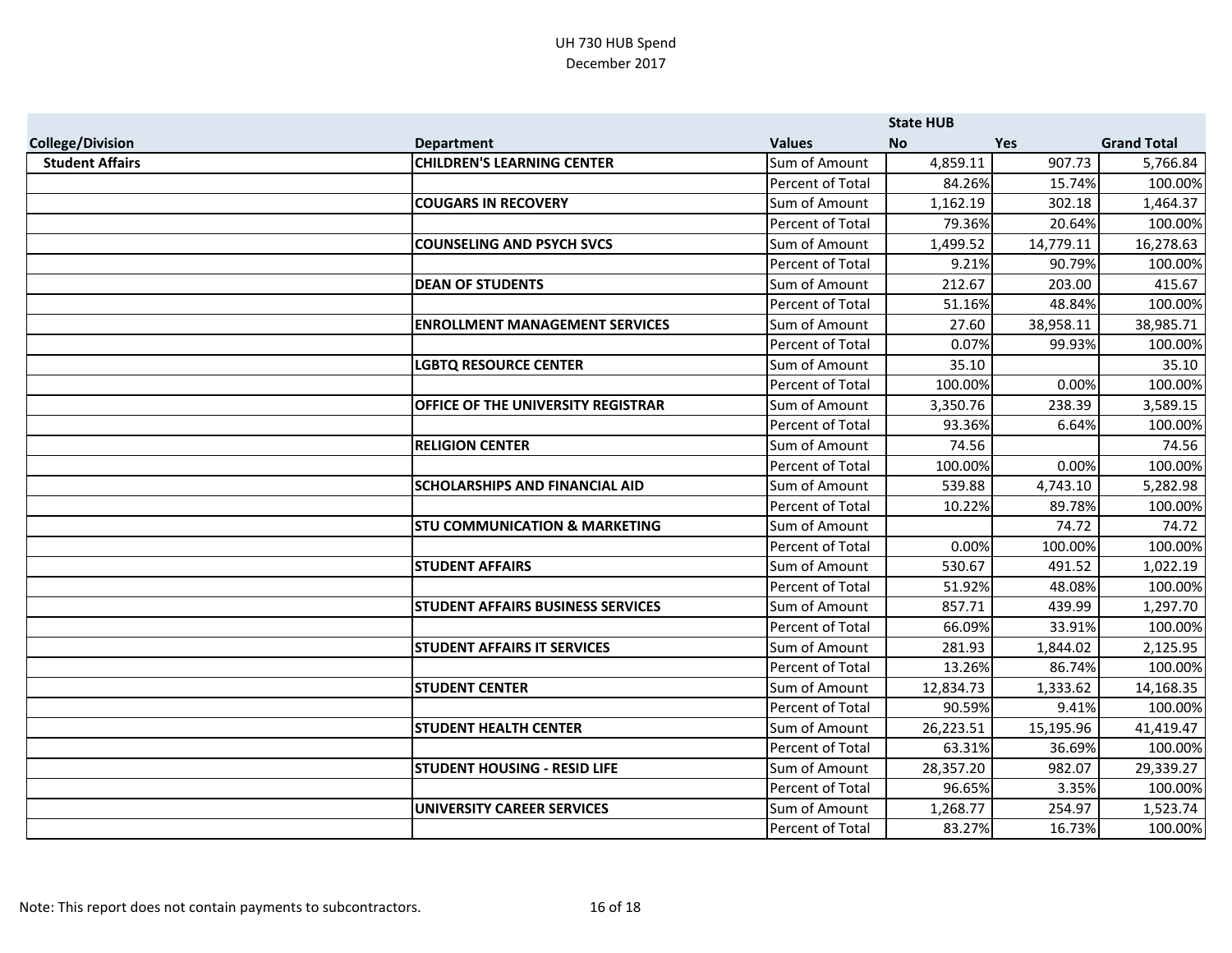|                                                   |                                           |                         | <b>State HUB</b> |            |                    |
|---------------------------------------------------|-------------------------------------------|-------------------------|------------------|------------|--------------------|
| <b>College/Division</b>                           | <b>Department</b>                         | <b>Values</b>           | <b>No</b>        | Yes        | <b>Grand Total</b> |
| <b>Student Affairs</b>                            | <b>URBAN EXPERIENCE VPSA</b>              | Sum of Amount           | 3,160.07         | 217.13     | 3,377.20           |
|                                                   |                                           | Percent of Total        | 93.57%           | 6.43%      | 100.00%            |
|                                                   | <b>VETERAN SERVICES</b>                   | Sum of Amount           | 17.99            | 226.81     | 244.80             |
|                                                   |                                           | <b>Percent of Total</b> | 7.35%            | 92.65%     | 100.00%            |
|                                                   | <b>WELLNESS CENTER</b>                    | Sum of Amount           | 268.78           | 874.08     | 1,142.86           |
|                                                   |                                           | Percent of Total        | 23.52%           | 76.48%     | 100.00%            |
|                                                   | <b>WOMEN &amp; GENDER RESOURCE CENTER</b> | Sum of Amount           | 446.02           | 473.40     | 919.42             |
|                                                   |                                           | Percent of Total        | 48.51%           | 51.49%     | 100.00%            |
| <b>Student Affairs Sum of Amount</b>              |                                           |                         | 227,248.76       | 230,234.62 | 457,483.38         |
| <b>Student Affairs Percent of Total</b>           |                                           |                         | 49.67%           | 50.33%     | 100.00%            |
| <b>Technology</b>                                 | <b>CONSTRUCTION MANAGEMENT</b>            | Sum of Amount           | 30,548.92        |            | 30,548.92          |
|                                                   |                                           | Percent of Total        | 100.00%          | 0.00%      | 100.00%            |
|                                                   | <b>CTR FOR INFO SCRTY, RES &amp; EDU</b>  | Sum of Amount           | 889.98           |            | 889.98             |
|                                                   |                                           | Percent of Total        | 100.00%          | 0.00%      | 100.00%            |
|                                                   | <b>DEAN, TECHNOLOGY</b>                   | Sum of Amount           | 25,002.33        | 27,177.31  | 52,179.64          |
|                                                   |                                           | <b>Percent of Total</b> | 47.92%           | 52.08%     | 100.00%            |
|                                                   | <b>ENGINEERING TECHNOLOGY</b>             | Sum of Amount           | 20,601.07        | 11,670.19  | 32,271.26          |
|                                                   |                                           | Percent of Total        | 63.84%           | 36.16%     | 100.00%            |
|                                                   | HUMAN DEVELOP AND CONSUMER SCI            | Sum of Amount           | 321.91           |            | 321.91             |
|                                                   |                                           | Percent of Total        | 100.00%          | 0.00%      | 100.00%            |
|                                                   | <b>INFORMATION &amp; LOGISTICS TECH</b>   | Sum of Amount           | 4,874.75         | 10,567.45  | 15,442.20          |
|                                                   |                                           | Percent of Total        | 31.57%           | 68.43%     | 100.00%            |
| <b>Technology Sum of Amount</b>                   |                                           |                         | 82,238.96        | 49,414.95  | 131,653.91         |
| <b>Technology Percent of Total</b>                |                                           |                         | 62.47%           | 37.53%     | 100.00%            |
| Univ Marketing, Comm & Media Rel                  | MARKETING-UNIV MKT, COMM & MEDIA REL      | Sum of Amount           | 104,638.12       | 4,100.00   | 108,738.12         |
|                                                   |                                           | Percent of Total        | 96.23%           | 3.77%      | 100.00%            |
|                                                   | <b>MEDIA RELATIONS</b>                    | Sum of Amount           | 34,500.00        |            | 34,500.00          |
|                                                   |                                           | Percent of Total        | 100.00%          | 0.00%      | 100.00%            |
|                                                   | VC/VP UNIV MKTG, COMM & MEDIA REL         | Sum of Amount           | 2,305.20         | 1,388.58   | 3,693.78           |
|                                                   |                                           | Percent of Total        | 62.41%           | 37.59%     | 100.00%            |
| Univ Marketing, Comm & Media Rel Sum of Amount    |                                           |                         | 141,443.32       | 5,488.58   | 146,931.90         |
| Univ Marketing, Comm & Media Rel Percent of Total |                                           |                         | 96.26%           | 3.74%      | 100.00%            |
| <b>University Advancement</b>                     | <b>ALUMNI RELATIONS</b>                   | Sum of Amount           | 613.77           | 1,344.32   | 1,958.09           |
|                                                   |                                           | Percent of Total        | 31.35%           | 68.65%     | 100.00%            |